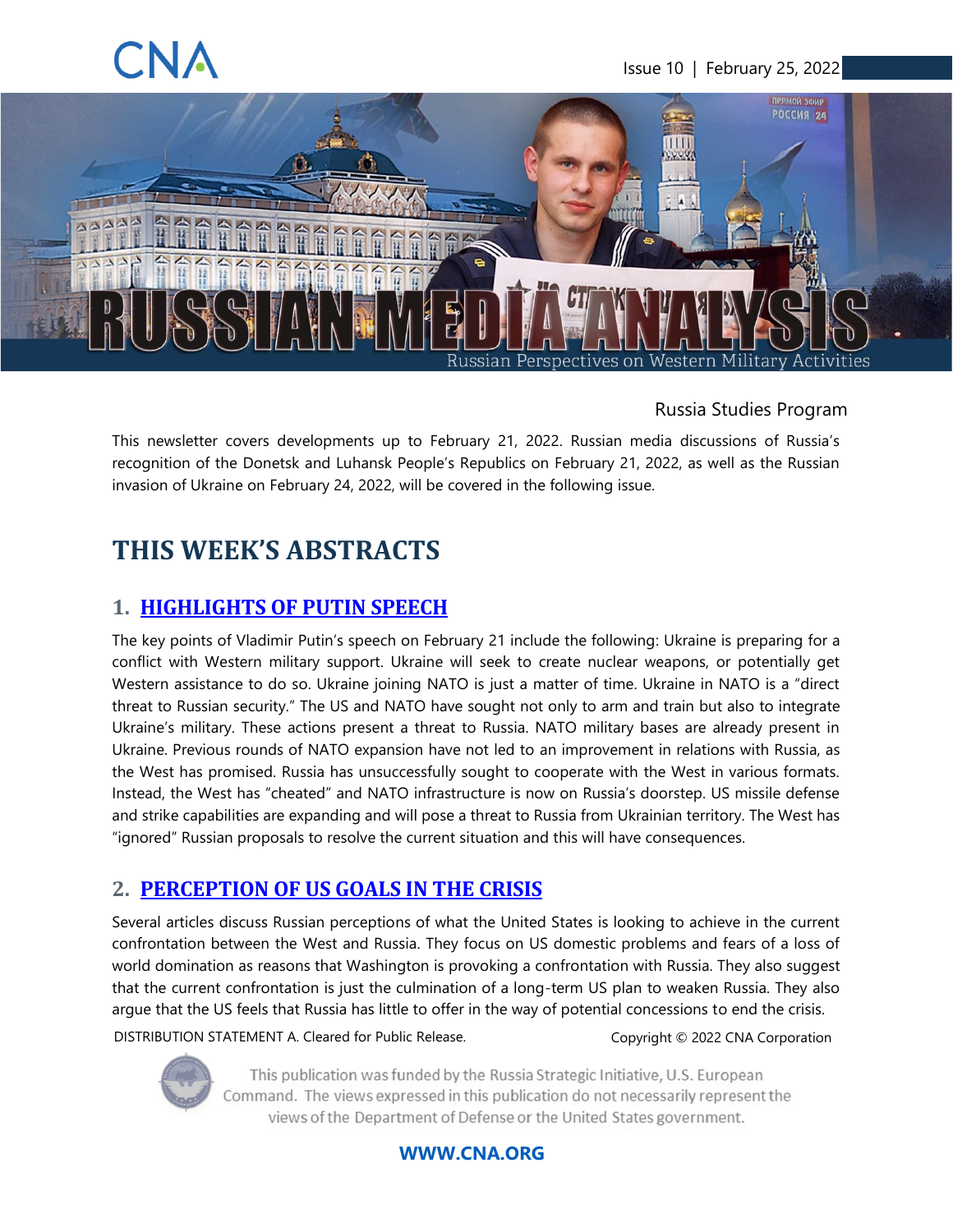#### **3. [RUSSIAN GOALS IN THE CONFRONTATION](#page-6-0)**

Several articles discuss Russian goals in the confrontation with the West and what Russia has achieved. Unlike Western analysts, who tend to focus on efforts to stop NATO enlargement or reorient Ukraine, Russian analysts address possibilities such as averting a new European missile crisis or forcing Ukraine to carry out the Minsk agreements. Russian achievements during the confrontation including bringing the US and its European allies to the negotiating table on major security issues, while negative consequences include reinforcing Western unity and creating a more negative perception of Russia in the West.

### **4. [THE CONSEQUENCES OF WAR AND POSSIBLE SOLUTIONS](#page-8-0)**

Two authors discuss the potentially dangerous consequences for Russia of a war in Ukraine, while several offer possible solutions to the crisis. Writing from opposing perspectives, a conservative commentator and a liberal former FSB general agree that Russia is not prepared for war in Ukraine and for confrontation with the West. Possible solutions to the crisis focus primarily on the possibility of a neutral Ukraine, though some propose a broader array of confidence-building measures to reduce the extent of confrontation in Europe as a whole.

### **5. [IMPLICATIONS OF US AND EUROPEAN SANCTIONS](#page-9-0)**

Numerous articles in the Russian press discuss and even dismiss the potential implications of US efforts to impose sanctions on Russia. In *Gazeta.ru,* Anatoliy Akulov analyzes the challenges of US consensus-building among European actors to sanction Nordstream 2. In *Topwar.ru*, Aleksandr Staver critiques US targeted sanctions against Russia, arguing that they in essence view the children of Russian investors in the UK as hostages. In *Izvestiya*, Mariya Vasil'eva focuses on the sanctions' potential impact on the Russian embassies abroad, arms exports, and electronics, among others. In *Voenno-Promyshlennyi Kur'er (VPK)*, Vladimir Eranosyan writes about the challenges that the US faces in making good on its threat to disconnect Russia from SWIFT as well as about the INSTEX system created in the wake of Iran's disconnect from SWIFT. Finally, in another article in *VPK*, Vitaliy Orlov writes about how Russia could transition away from the use of the US dollar for exports of Russian armaments abroad.

### **6. [WESTERN FORCE DEPLOYMENTS GARNER RUSSIAN ATTENTION](#page-14-0)**

As the crisis between Ukraine and Russia heats up, Russian authors have been quick to point out new military deployments by Western powers in the region. American deployments to Poland and Slovakia have been of interest, as well as UK support elsewhere in Eastern Europe. Overall, the articles view these deployments as ominous, but also par for the course given the bellicose trajectory of interstate relations in recent months.

### **7. [UKRAINE ARMS FOR WAR](#page-13-0)**

Many articles in the Russian press are reviewing current political and military tensions surrounding Ukraine. Taking a variety of tacks, articles largely focus on the state of the Ukrainian military and its support by Western powers. They encompass details about military equipment and technology transfers, discuss the broader abilities of the Ukrainian armed forces, and launch critical broadsides against Ukraine's perceived bellicose position relative to Russia and the separatist republics.

### **8. [BELARUS AIDS IN RUSSI](#page-15-0)A'S MILITARY BUILDUP**

**2** military exercises in the form of "Union Resolve – 2022," which some view as a further step away from any Cooperation between Russia and Belarus are a point of interest for several observers, especially as tensions continue to ratchet up with neighboring Ukraine. Belarus and Russia are jointly undertaking combined-arms

#### **[WWW.CNA.ORG](http://www.cna.org/)**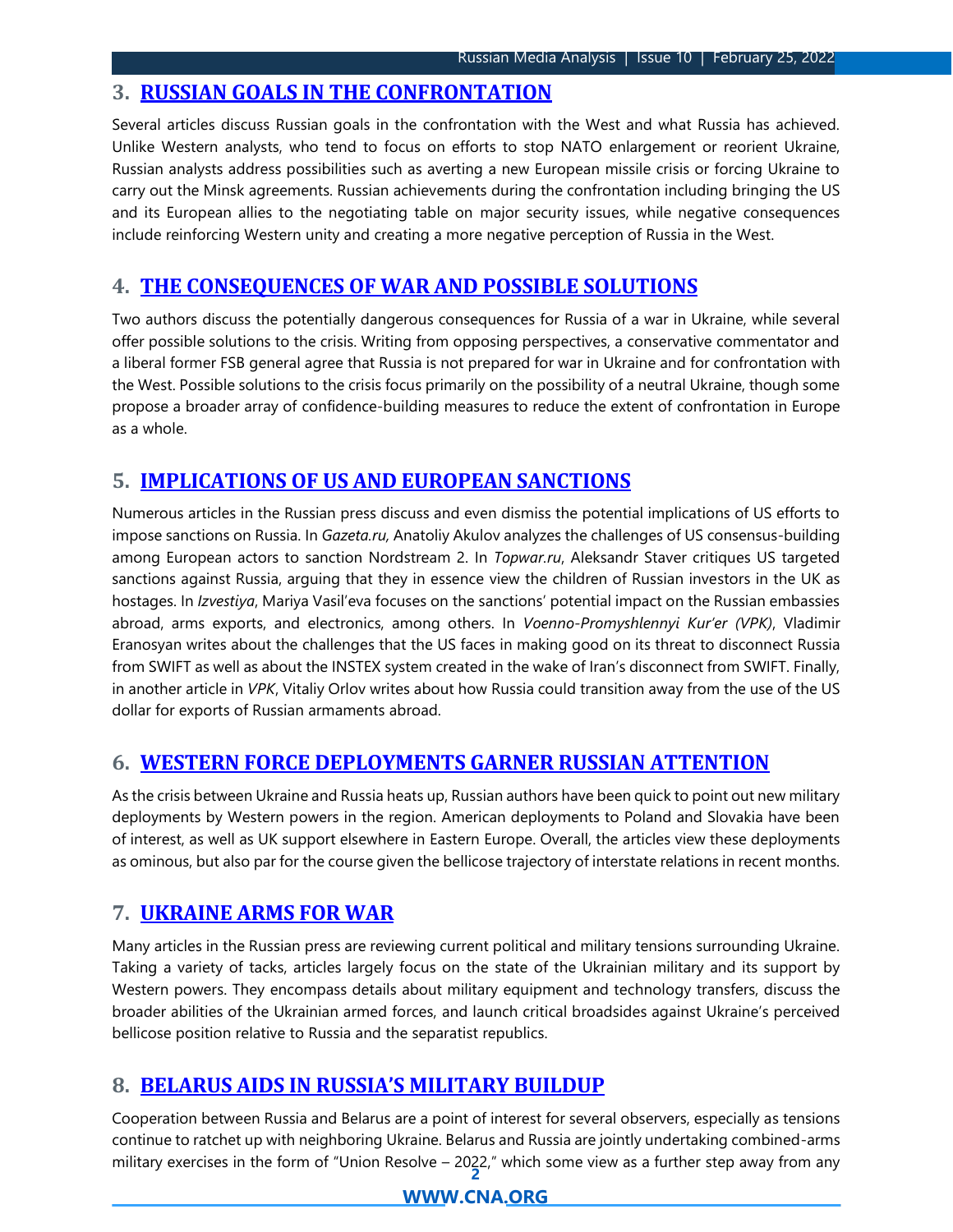putative neutrality by Belarus. Others noted that Belarus has taken a hard line vis-à-vis Ukraine in terms of public declarations of support for Russia's side, which is a shift from previous years. Finally, a military doctrine for the Russo-Belarusian Union State has been recently approved, which has further underlined the considerable alignment between the two countries.

#### **9. TURKEY AS A MEDIATOR FOR [THE RUSSIA-UKRAINE CONFLICT](#page-16-0)**

An *Izvestiya* article interviews Russia's ambassador to Turkey, who discusses Ankara's offer to mediate the Russia-Ukraine crisis. While Turkey claims that it is "the only country" that can meet both Russia and Ukraine halfway to find resolution, the ambassador has doubts of Turkey's impartiality, noting its "well-known military-technical ties with Ukraine." Moreover, the ambassador suggests that Ankara may not adequately understand the extent of Russia's grievances. He states, "If our Turkish partners can influence the Ukrainians and encourage them to fulfill the previously-made [Minsk] agreements and obligations, this can be welcomed."

#### **10. [SIVKOV CAUTIONS US ABOUT NUCLEAR WAR](#page-10-0)**

In *VPK*, Russian commentator Konstantin Sivkov extrapolates from what he alleges to have been a statement made by Gen. David Goldfein about "three steps to destroy Russia." He concludes that a nuclear conflict between the US and Russia would be fatal for both Russia and the United States—and lead to the dominance of other states in the international system. This, he notes, should force "global and US elites to think—should they free up a "place in the sun" for others?"

### **11. [PERSPECTIVES ON INFORMATION WARFARE](#page-12-0)**

In a February 11 article in *Nezavisimoe Voennoe Obozrenie (NVO),* Yuriy Yur'ev writes about the concept of information warfare as a "component part of hybrid warfare" and traces the evolution of US information warfare concepts, arguing that Russia has lost the initiative to its opponents in this area. In *Krasnaya Zvezda,* Oleg Martynov discusses the creation in Poland of a cyber defense force. This article traces the evolution of US and NATO concepts in the cyber domain and posits that NATO has long "viewed the cyber sphere as a domain for military action."

### **12. [NEXUS OF CRIMINALS AND TERRORISTS IN HYBRID WARS AND](#page-12-1)  [COLOR REVOLUTIONS](#page-12-1)**

In *VPK,* Konstantin Strigunov focuses on the nexus of criminal and terrorist groups as a potential globalization trend that weakens state governments. He argues that criminal, terrorist, and other groups are also utilized in "non-classical wars" such as hybrid wars and color revolutions.

#### **13. [US EXERCISES AND WEAPONS SYSTEMS](#page-11-0)**

*VPK* and *Kommersant* discuss US and allied exercises and weapons systems. In *Kommersant*, Marianna Belen'kaya discusses Western reactions to the Russo-Belarusian Allied Resolve 2022 exercises and Russian commentators' perspectives on military activities in the region. In *VPK,* authors discuss US presence in the Mediterranean for the Neptune Strike-2022 exercises, the testing of the joint air-to-ground missile, and US ballistic and cruise missile programs.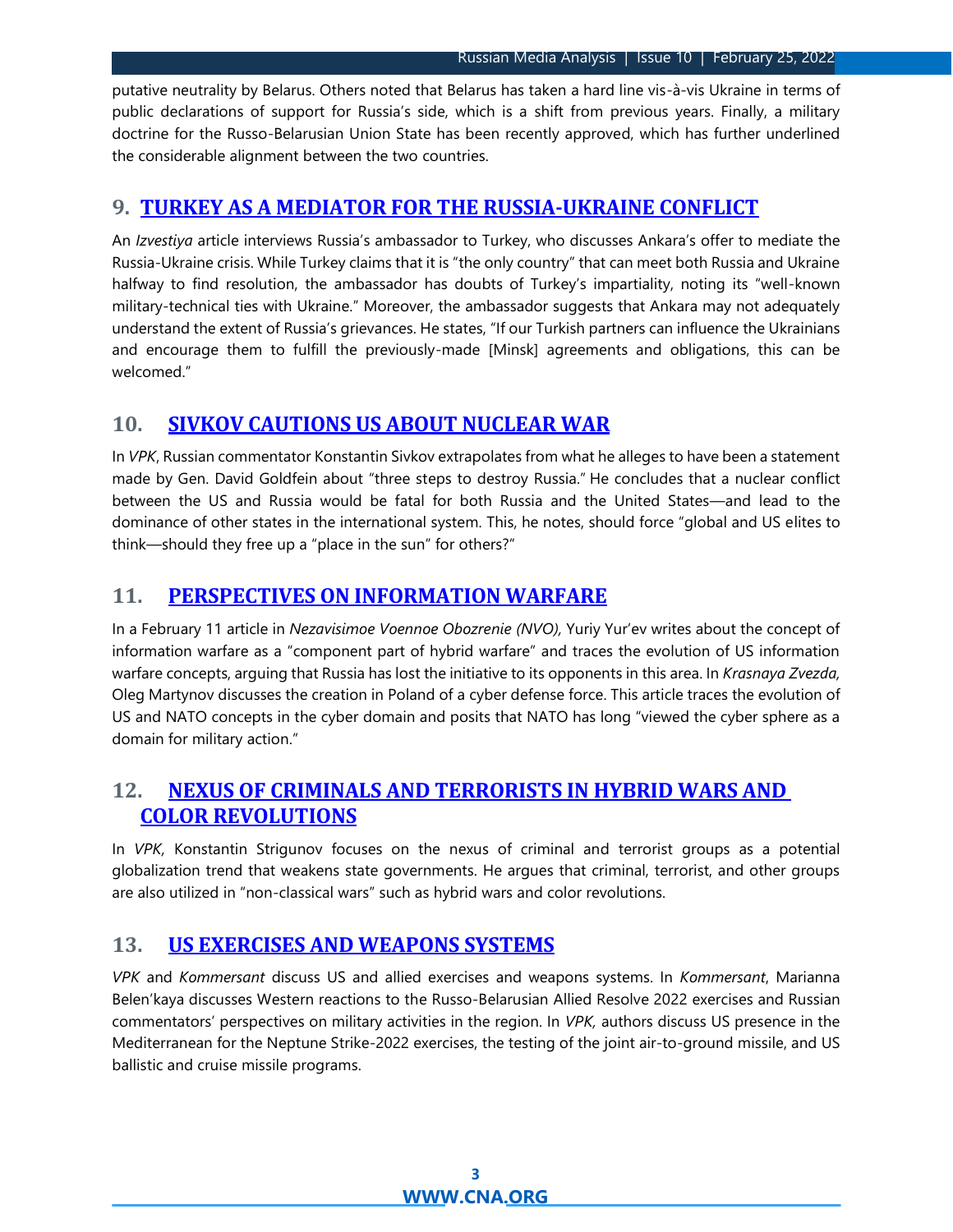### **14. [CHINESE-RUSSIAN STRATEGIC PARTNERSHIP](#page-16-1)**

Several articles reported on the meetings between presidents Putin and Xi on the sidelines of the Beijing Winter Olympics: the leaders declared that there were no limits to their strategic partnership; they vowed to counter instances of foreign interference in internal affairs; and Beijing announced that it joins Putin in opposing further NATO expansion. While some articles gloat at these new developments, others are more cautious—noting drawbacks and inequities in the alliance in the context of the Ukraine conflict. Another article argues that the US is trying to use Ukraine to drive a wedge between China and Russia.

### **15. [KURIL ISLANDS DEVELOPMENTS; RUSSIAN-JAPANESE RELATIONS](#page-17-0)**

Several articles report on an alleged US Virginia-class submarine incident that occurred near the Kuril Islands on February 12, which the Russian Ministry of Defense characterized as "a gross violation of international law." According to reports, the submarine entered Russian territorial waters during a planned Russian military exercise, ignored warning messages instructing the vessel to surface, and was chased away by a Russian frigate. Other articles discuss the Japanese-Russian territorial dispute surrounding the South Kuril Islands, and how potential anti-Russian sanctions from Tokyo might affect the bilateral relationship.

### **16. [IRAN NUCLEAR NEGOTIATIONS](#page-18-0)**

Two articles discuss the US decision to reintroduce sanction waivers to Iran in hopes of reviving the nuclear negotiations. In an interview, the Russian Permanent Representative to International Organizations in Vienna notes that this step "should have been taken long ago" but welcomes the decision. A different article questions whether this is enough to save the Iran deal, noting Tehran's lack of enthusiasm in response to the waivers, and the lack of trust that a diplomatic resolution would be upheld by future US administrations.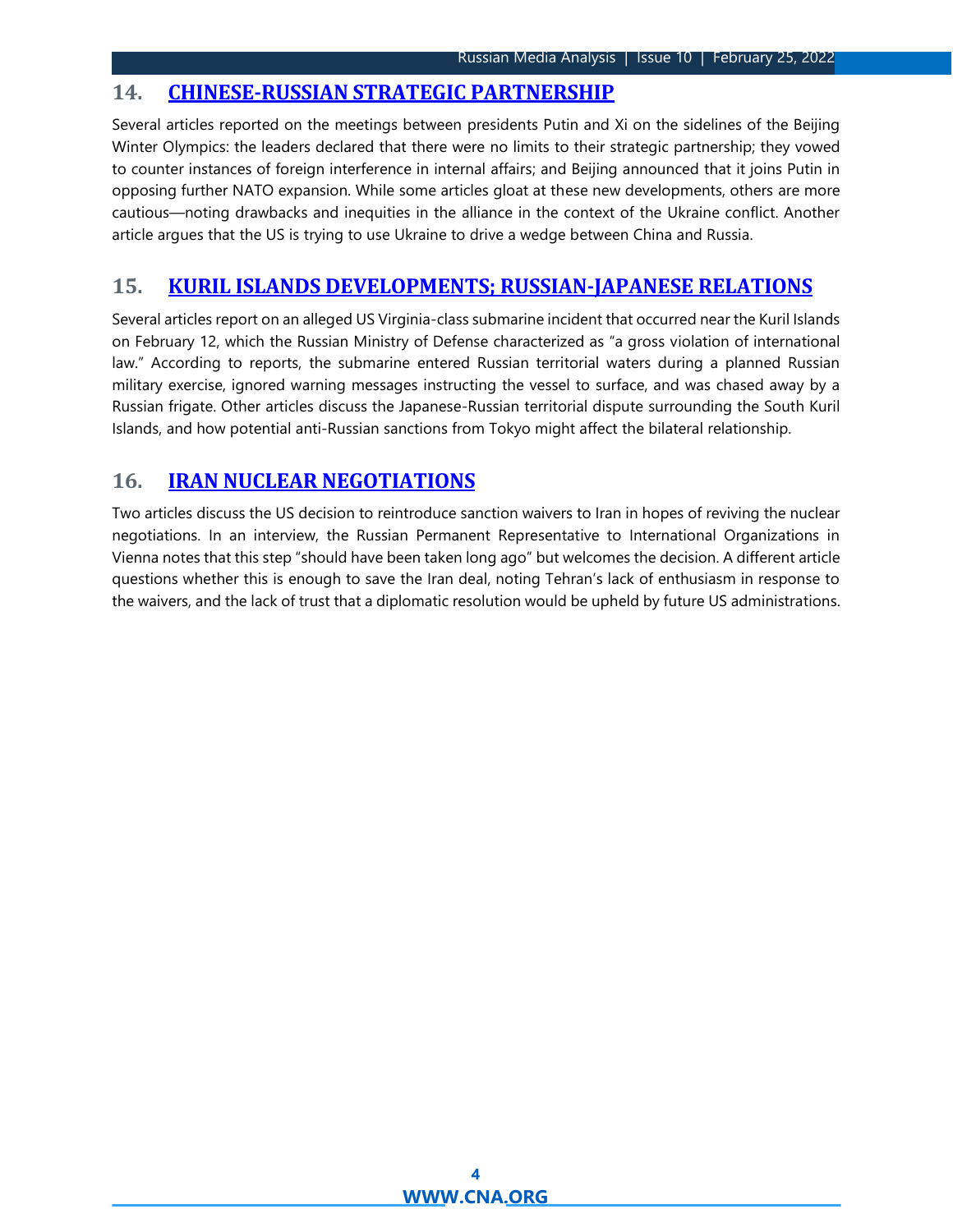# <span id="page-4-0"></span>**1. HIGHLIGHTS OF PUTIN SPEECH**

While the February 21 speech of Russian president Vladimir Putin offered his perspective on Ukraine's history, he also made the following points about the US and  $NATO$ <sup>1</sup>

- *Ukraine is preparing for a conflict with Western military support*. "In March 2021, a new Military Strategy was adopted in Ukraine. This document is almost entirely dedicated to confrontation with Russia and sets the goal of involving foreign states in a conflict with our country. The strategy stipulates the organization of what can be described as a terrorist underground movement in Russia's Crimea and in Donbass."
- *Ukraine will seek to create nuclear weapons, or potentially get Western assistance to do so*. Such an effort would not be difficult because it already has the requisite production infrastructure, he argues. "If Ukraine acquires weapons of mass destruction, the situation in the world and in Europe will drastically change, especially for us, for Russia. We cannot but react to this real danger, all the more so since, let me repeat, Ukraine's Western patrons may help it acquire these weapons to create yet another threat to our country."
- *The US and NATO have sought not only to arm and train but also to integrate Ukraine's military*. Here, he argues that "the Ukrainian troop control system has already been integrated into NATO" and that "the United States and NATO have started an impudent development of Ukrainian territory as a theatre of potential military operations."
- *These actions present a threat to Russia*. In this regard, "such undertakings are designed to be a coverup for a rapid buildup of the NATO military group on Ukrainian territory." Here, he notes that Ukrainian airfields "upgraded with US assistance," and he remarks on the openness of Ukraine's airspace to "US strategic and reconnaissance aircraft and drones that conduct surveillance over Russian territory," and the potential use of the "US-built Maritime Operations Centre in Ochakov" that could enable US/NATO use of precision weapons against "the Russian Black Sea Fleet and our infrastructure on the entire Black Sea Coast."
- *NATO military bases are already present in Ukraine*. Despite Ukraine's constitution prohibiting foreign military bases on its territory, "Ukraine is home to NATO training missions which are, in fact, foreign military bases."
- *Ukraine in NATO is a "direct threat to Russian security."* At the NATO Bucharest summit in 2008, the US "pushed through" a decision on the eventual NATO accession by Ukraine and Georgia and it was responsible for this "clearly anti-Russian policy."
- *Ukraine joining NATO is just a matter of time.* Contrary to European and US assurances that an accession wouldn't happen quickly, "we are aware of the US leadership's position and words that active hostilities in eastern Ukraine do not rule out the possibility of that country joining NATO if it meets NATO criteria and overcomes corruption."
- *Previous rounds of NATO expansion have not led to an improvement of relations with Russia, as the West has promised.* "The governments of certain Eastern European countries, speculating on Russophobia, brought their complexes and stereotypes about the Russian threat to the Alliance and insisted on building up the collective defense potentials and deploying them primarily against Russia."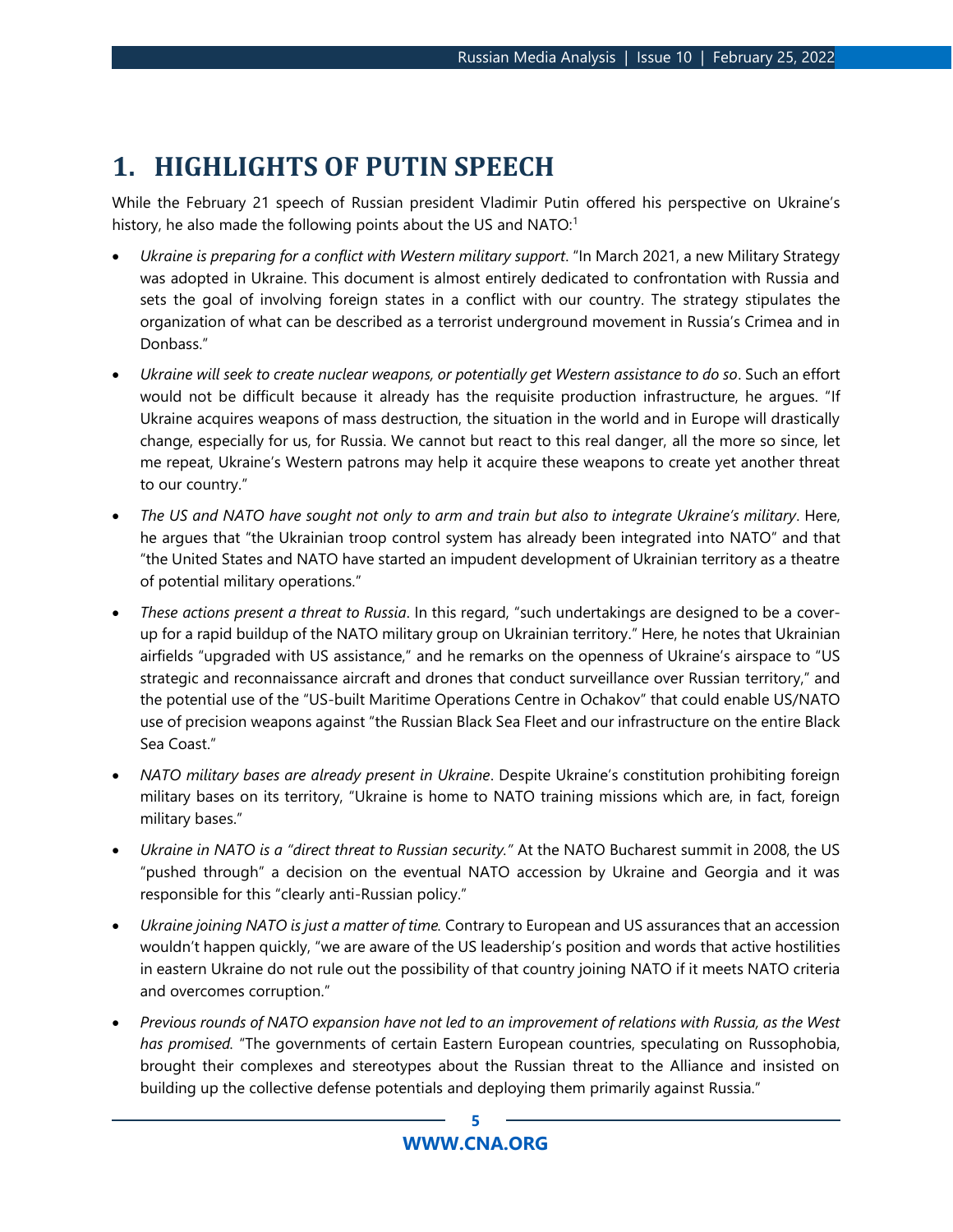- *Russia has unsuccessfully sought to cooperate with the West in various formats.* These efforts have not been met with success and, worse, have been met with hostility. "They just do not need a big and independent country like Russia around. This is the answer to all questions. This is the source of America's traditional policy towards Russia. Hence the attitude to all our security proposals."
- *Instead, the West has "cheated" and NATO infrastructure is now on Russia's doorstep.* "This is one of the key causes of the European security crisis; it has had the most negative impact on the entire system of international relations and led to the loss of mutual trust. The situation continues to deteriorate, including in the strategic area."
- *US missile defense and strike capabilities are expanding and will pose a threat to Russia from Ukrainian territory.* "I will explain that American strategic planning documents confirm the possibility of a so-called preemptive strike at enemy missile systems. We also know the main adversary of the United States and NATO. It is Russia. NATO documents officially declare our country to be the main threat to Euro-Atlantic security. Ukraine will serve as an advanced bridgehead for such a strike. If our ancestors heard about this, they would probably simply not believe this. We do not want to believe this today either, but it is what it is. I would like people in Russia and Ukraine to understand this."
- *The West has "ignored" Russian proposals to resolve the current situation and this will have consequences.*  "I would like to be clear and straightforward: in the current circumstances, when our proposals for an equal dialogue on fundamental issues have actually remained unanswered by the United States and NATO, when the level of threats to our country has increased significantly, Russia has every right to respond in order to ensure its security. That is exactly what we will do."

# <span id="page-5-0"></span>**2. PERCEPTION OF US GOALS IN THE CRISIS**

Several articles discuss Russian perceptions of what the United States is looking to achieve in the current confrontation between the West and Russia. They focus on US domestic problems and fears of a loss of world domination as reasons that Washington is provoking confrontation with Russia. They also suggest that the current confrontation is just the culmination of a long-term US plan to weaken Russia. They argue that the US feels that Russia has little to offer in the way of potential concessions to end the crisis.

Yevgeniy Shalamberidze, writing in *VPK,* argues that under the cover of strategic deterrence, the United States is waging war against Russia. After reviewing the history of strategic deterrence, the author suggests that the Soviet Union was destroyed by a long-term US campaign to undermine its internal coherence. A similar campaign is now being waged against Russia. After the collapse of the Soviet Union, this included a plan to integrate Russia into the US-led international community by 2025, thus establishing a US global monopoly on power. There were also plans to divide Russia into several states, the creation of an arc of instability in countries on Russia's borders, and the use of protests to mask attempts at regime change in Belarus and elsewhere. These are all hybrid methods of pressuring and harming Russia without giving it cause to blame the US for active aggression. The author argues for a strategic plan to counter this undeclared war against Russia, to include an expansion of the definition of aggression and a willingness to use traditional armed force to respond to hybrid forms of aggression.<sup>2</sup>

In *Topwar.ru*, Yuriy Aptukhin discusses what the US and UK stand to gain from the conflict in Ukraine. He sees continental Europeans as the losers in the conflict, but also as irrelevant, because "they have long lost their geopolitical independence and are under the complete control of the Americans. Fulfilling their will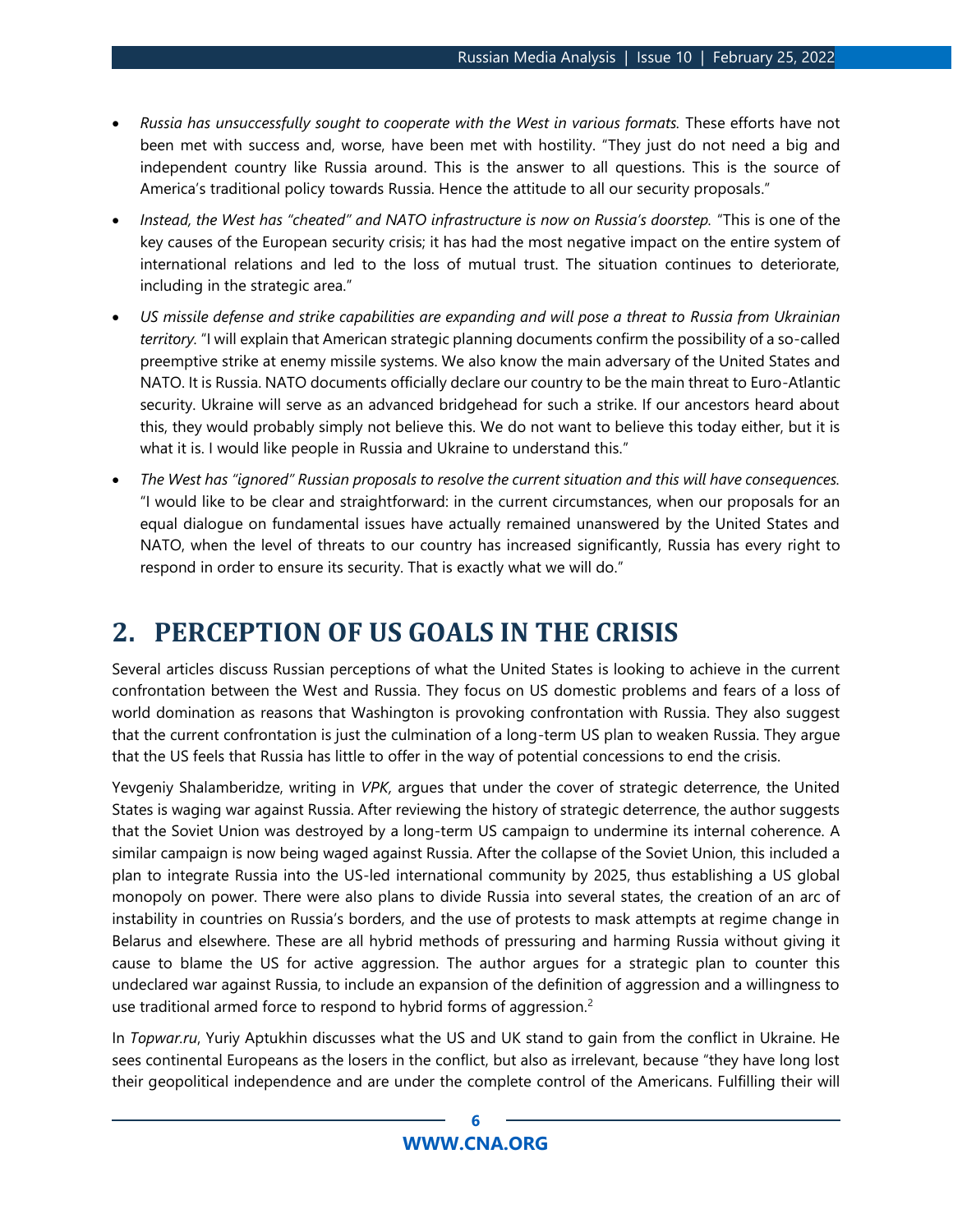and understanding the perniciousness of their actions that are designed to realize American interests to the detriment of themselves, they can nevertheless no longer break out of the embrace of their overseas partner." The "Anglosaxons" are seeking conflict for both domestic and foreign policy reasons. On the latter front, their system of global domination is collapsing. Domestically, they are facing elite divisions and a lack of resources to maintain their dominant position in the world. The UK, in addition, wants to restore its image as a global power. These issues are pushing the two allies to seek ways to strike at their main geopolitical opponents—Russia and China—in order to distract from their various internal problems. Having decided on Russia as a better target, Ukraine was chosen as the location, as a suitably Russophobic country. Russia has been able to respond because of its partnership with China, which has given it the confidence to present its own vision of European security and to ask for security guarantees in response to the actions of the Anglosaxons. The confrontation is rapidly approaching its climax and the result will either be a new iron curtain for Russia or a recognition by the US that it has lost its global dominance and a concurrent rise in the positions of Russia and China.<sup>3</sup>

Writing in *Argumenty i Fakty,* Valeriy Rukobratskiy suggests that the United States is looking for a war in Ukraine to distract its population from US domestic problems. He highlights an unusually high inflation rate, by US standards, which may cause a credit crunch and the end of the post-covid economic bubble. This in turn, he argues, would lead to a Republican takeover of Congress and then a potential return of Trump to the presidency in 2024. Since President Biden and liberal elites cannot abide such an outcome, they are looking to stoke a conflict to distract the population from price increases, high levels of domestic indebtedness, and high crime rates.<sup>4</sup>

Aleksei Fenenko writes in *Nezavisimaya Gazeta* on why NATO is not prepared to compromise with Russia. He argues that the 1997 NATO-Russia Founding Act established rules of the game for Eastern Europe that provided new alliance members with security guarantees while assuring Russia that these new members would not have NATO military infrastructure on their territory. This agreement was broken after NATO's 2014 Wales summit and in any case may have no longer been in force since Poland vetoed its renewal in 2017. The US is not interested in a new agreement, because the current tensions in the region suit it. The only concessions from Russia that would be of interest—the end of partnership with China or Russia's withdrawal from the Middle East—are obvious non-starters for Moscow. Reduction of Russian forces in Europe affects European interests, not those of the US. The US sees Russia's unwillingness to fight a major war as weakness, a leftover desire from the experience of World War II to avoid major war at all costs. The US is also less afraid of the possibility of nuclear war than is Russia. Finally, Western leaders think that Russian citizens have gotten used to a high standard of living and are not prepared for the sacrifices that would be required in the event of a major conflict. According to Fenenko, the only way to force the US to compromise is to convince it that Russia is willing to fight and accept sacrifices.<sup>5</sup>

### <span id="page-6-0"></span>**3. RUSSIAN GOALS IN THE CONFRONTATION**

Several articles discuss Russian goals in the confrontation with the West and what Russia has achieved. Unlike Western analysts, who tend to focus on efforts to stop NATO enlargement or reorient Ukraine, Russian analysts address possibilities such as averting a new European missile crisis or forcing Ukraine to carry out the Minsk agreements. Russian achievements during the confrontation including bringing the US and its European allies to the negotiating table on major security issues, while negative consequences include reinforcing Western unity and creating a more negative perception of Russia in the West.

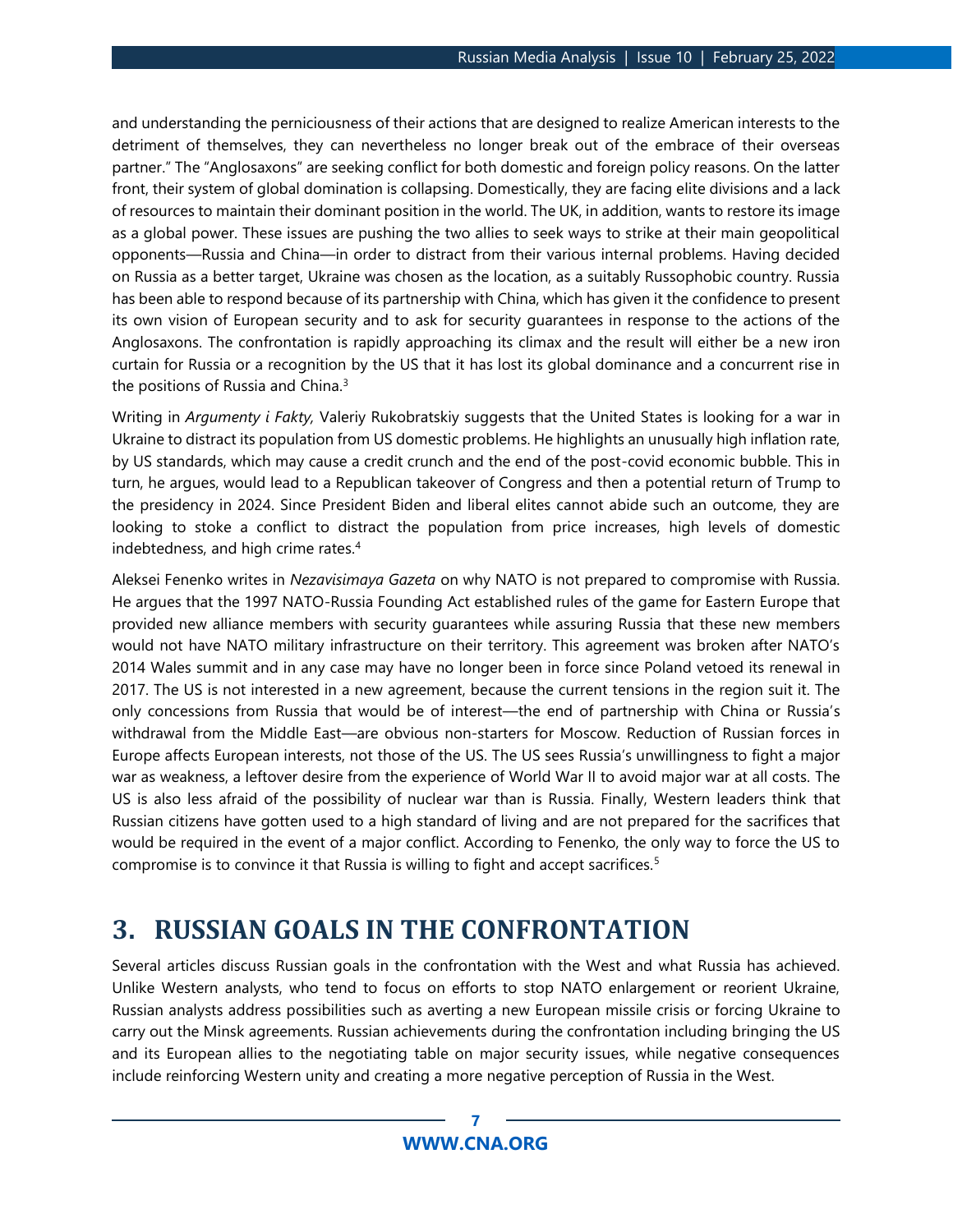Aleksandr Yermakov seeks to answer the question of what Putin means when he notes that if Russia and the West fail to come to an agreement, Russia will have to respond with "military-technical means." Officially, these would include the deployment of advanced weaponry, particularly short-range and medium-range cruise missiles, near Russia's borders with NATO. These would include dual-use weapons such as Kalibr and Tsirkon, and potentially even purely nuclear missiles such as Rubezh. Russia would be willing to deploy nuclear-capable weapons, because it considers such weapons to be the only means of correcting the imbalance of forces between the two sides. This would bring back the European missile crisis of the 1980s, with Russia once against targeting US junior partners, while the US targets Russia itself. The difference is that China is now on Russia's side and Moscow does not need to deter Beijing, while the US sees Europe as a secondary theater and would prefer to focus on China. The author concludes by suggesting that all of the tensions of recent months may be an effort by Russia to avert a new European missile crisis.<sup>6</sup>

Writing in *Kommersant,* Andrey Kortunov argues that Russia is once again at a crossroads between the West and the East. In the aftermath of his meetings with Xi Jinping and Emmanuel Macron, Putin has found agreement on most key questions with China, and disagreement with France. Kortunov argues that there can be no solution of Russia's fundamental problems with NATO and the EU, and therefore it should look for options in China. He then makes the argument that Russia should not completely give up on the EU, as maintaining relations with the EU would strengthen Russia's negotiating position with China. He also believes that Europe is more interested in Russian modernization than China is, since the latter is quite happy to just continue exploiting Russian natural resources, while Europe would like to work with Russia in innovative economic sectors. The author also notes the greater cultural similarities between Russia and EU member states, with Europe remaining far more attractive for Russian society than China could be. He advocates focusing on areas for cooperation with Europe that are not politically toxic, such as climate change and the energy transition.<sup>7</sup>

Elena Chernenko and Vladimir Solovyev, writing in *Kommersant*, discuss what Russia has achieved from three months of diplomatic and military pressure on the West. There was a new conflict-resolution meeting in the Normandy format, which initially provided some optimism, though a second round ended in collapse, something they believe serves the interests of the Ukraine government. The authors note that if Western leaders had forced Ukraine to carry out the Minsk agreements, this would have precluded Ukraine's membership in NATO. The Donetsk Luhansk People's Republics' special status would have given them veto power on major government decisions, including on foreign policy. Furthermore, the example might have encouraged other regions to also seek special status, leading to political chaos. A second achievement is the willingness of the US government to discuss transparency and limits on military assistance to Ukraine. Russian pressure has also led to the start of a discussion among Western experts about the value of further NATO enlargement and whether Europe would be better served by an alternative security architecture. Finally, US willingness to discuss arms control, including cruise missile and missile defense deployments, is definitely a sign of progress.<sup>8</sup>

The authors note that Russian pressure has also had numerous negative effects. These include an increase in military assistance to Ukraine, an increase in deployments of Western military forces to Russia's western border, and an increase in anti-Russian attitudes in Ukraine and in Western countries. Other negative consequences include greater unity among NATO member states and between NATO and the European Union, an increase in the number of people in Finland and Sweden who support joining NATO, and a decline in the stock value of Russian companies and the exchange rate for the ruble.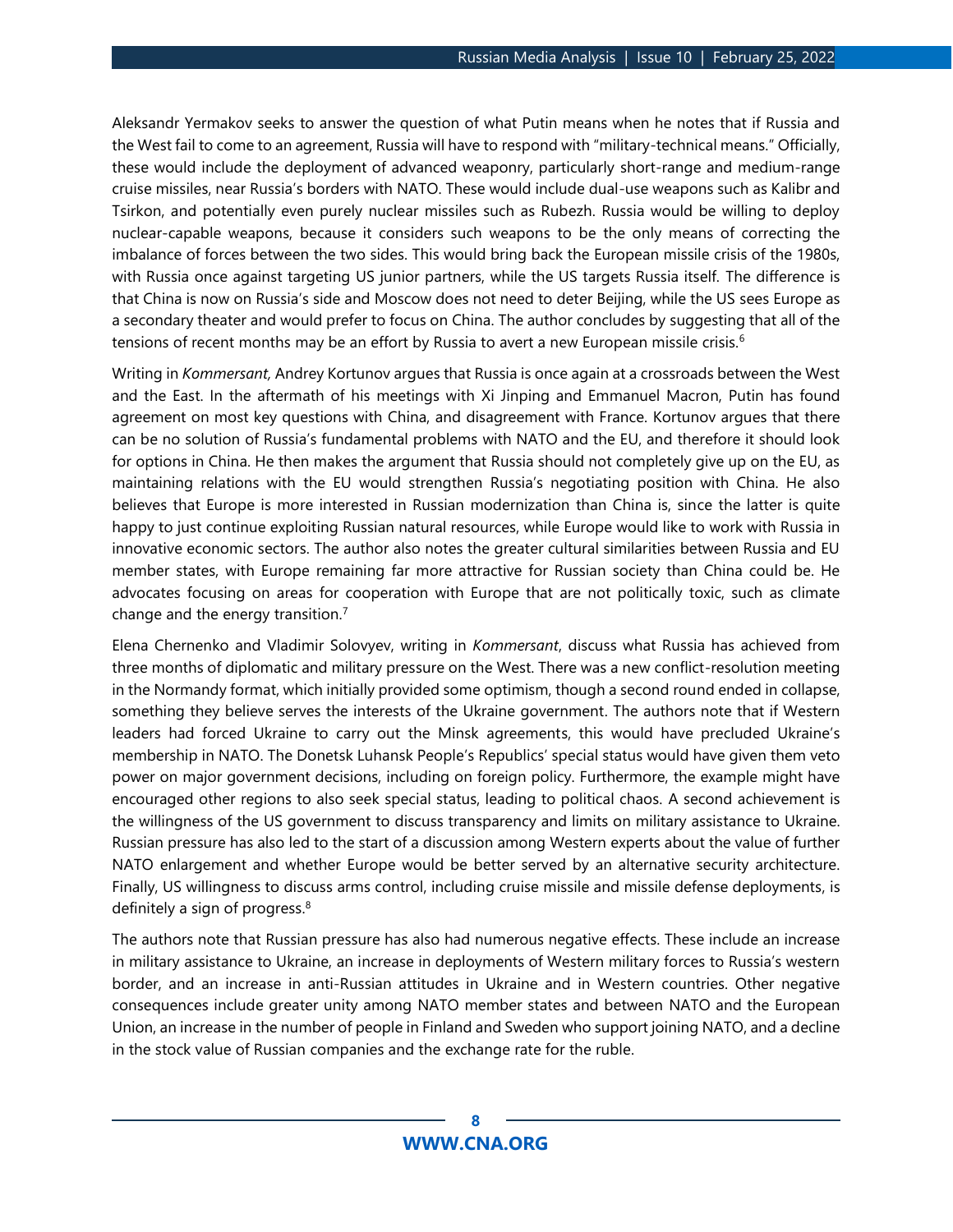# <span id="page-8-0"></span>**4. THE CONSEQUENCES OF WAR AND POSSIBLE SOLUTIONS**

Two authors discuss the potentially dangerous consequences for Russia of a war in Ukraine, while several offer possible solutions to the crisis. Writing from opposing perspectives, a conservative commentator and a liberal former FSB general agree that Russia is not prepared for war in Ukraine and for confrontation with the West. Possible solutions to the crisis focus primarily on the possibility of a neutral Ukraine, though some propose a broader array of confidence-building measures to reduce the extent of confrontation in Europe as a whole.

Sergey Rusov, writing in *Topwar.ru*, cautions readers against believing stories about Western weakness, Putin's masterful chess game, and Russia's return as a great power. He starts by noting that the majority of Russians (himself included) view the collective West as Russia's greatest enemy, which has undertaken four attempts to destroy the motherland in the last 100 years (1917, 1941, 1991, 2014). This has led to fragmentation, conflict, and poverty on historical Russian territory. However, he argues that Russia is not prepared for war with the West, because the latter controls the world financial and media systems, and dominates demographically and technologically. He puts forward the conspiracy theory that Western governments are actually controlled by secret organizations that manipulate the international system to their advantage. The Russian governing elite cannot compete with these organizations, since it is corrupt and came to power by betraying its own people. Russia lacks an ideology and a vision of the future, without which success is impossible.<sup>9</sup>

A more rational note of caution comes from retired Russian FSB general Savostyanov. In a long interview with *Republic*, he suggests that a war with Ukraine could result in a catastrophe for Russia. He argues that Vladimir Putin is receiving poor information and viewing how an invasion would go through rose-colored glasses. He thinks that Russian military forces would suffer high casualties from the start. He also argues that war is pointless and that Russia does not face any kind of security threat from the West, since Europe is not looking for conflict with Russia and would rather be left alone to live in peace. "There are no rational scenarios for an attack on Russia from Europe." At the same time, strengthening Russian defenses near Ukraine is a rational response to the conflict in the region. So are negotiations over the placement of missiles and other weapons on NATO's eastern borders. He also criticizes Russia's strategy of becoming China's junior partner.<sup>10</sup>

Andrey Kortunov calls for de-escalating the accelerating crisis, based on the assumption that no one wants a war in Europe. Not only would it have negative consequences for all participants, it also would mean the final collapse of the existing international order. The consequences of such a catastrophe would be felt for decades. But war is possible nonetheless because neither side is willing to pull back, with any retreat being seen as signaling weakness and inviting the adversary to further increase the pressure. All sides have at various points engaged in escalation—Ukraine in the Donbas, NATO in the Black Sea, Russia on its border with Ukraine. A conflict could start from a miscalculation, and one that takes place not just near Ukraine but anywhere—for example in the Arctic or even in the cyber domain. De-escalation is therefore absolutely necessary across the entire line of confrontation, not just in Ukraine, and also in rhetoric. The Normandy format can be used for de-escalation in Donbas, and the NATO-Russia Council for de-escalation between Moscow and Brussels. The OSCE can work on arms control and confidence-building measures. Additional agreements are needed for the Black Sea, the Arctic, and elsewhere. These steps would not solve the disagreement, but could bring both sides back from the brink.<sup>11</sup>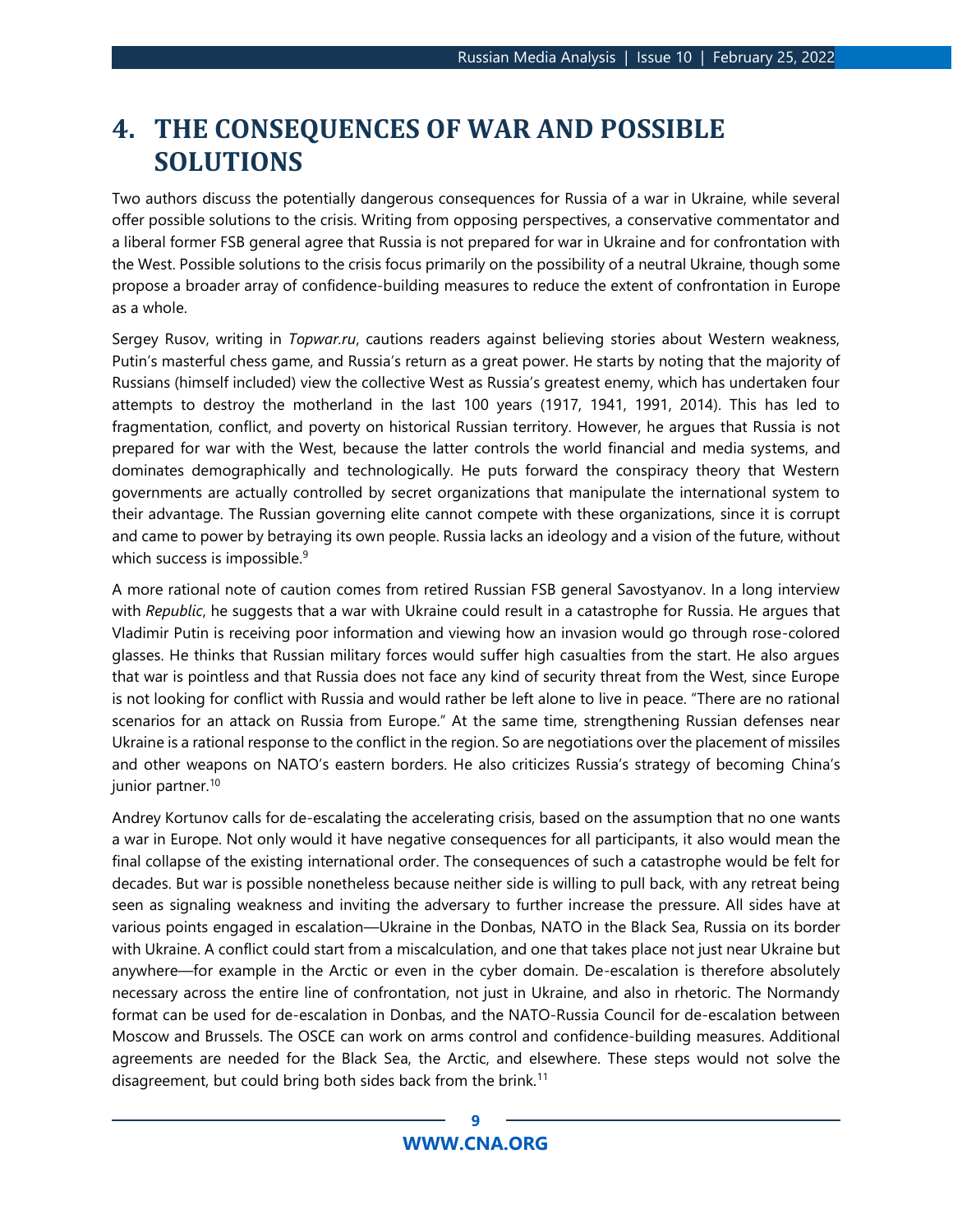An article in *Gazeta.ru* discusses leading Russian political scientists' views of possible solutions, most of which hinge on Ukraine taking the lead on accepting neutral status. Fyodor Lukyanov believes that the crisis will continue until Moscow and Washington resolve the question of NATO's role in Eastern Europe. Ukraine's security could be guaranteed through official neutrality, a role as a buffer state, or guarantees from external powers. Oleg Barabanov suggests that the West is willing to compromise on Ukraine, but not on general principles related to NATO membership. He believes that it is up to Ukraine's leaders to understand that their country is being used as a pawn in a broader confrontation and to take the lead in moderating its position and accepting neutrality. Dmitry Danilov also sees Ukraine as being hostage to the larger confrontation between Russia and the West and suggests that guaranteed non-bloc status for Ukraine is a solution acceptable to everyone. Some contrary opinions come from Vladimir Bruter and Yuriy Shvytkin, who believe that aiming for a neutral Ukraine is naïve, since it will always remain a pawn of the collective West.<sup>12</sup>

Finally, an article in *Kommersant* by Aleksandr Dynkin and Thomas Graham proposes four steps to avert war. They highlight that the crisis is not limited to Ukraine, but reflects different visions of post-Cold War European security architecture. The crisis therefore cannot be solved without some changes to that architecture. They propose a number of confidence-building measures that could bring both sides back from the brink of open conflict. These steps would include the following:

First, restrictions on military operations along the borders of NATO and Russia. Second, a moratorium on NATO's eastward expansion. Thirdly, the resolution of current and frozen conflicts in the post-Soviet space and in the Balkans. And fourthly, the modernization of the Helsinki Accords of 1975, which created the OSCE and formulated the agreed principles of interstate relations that formed the basis of detente between East and West.<sup>13</sup>

### <span id="page-9-0"></span>**5. IMPLICATIONS OF US AND EUROPEAN SANCTIONS**

Numerous articles in the Russian press discuss and even dismiss the potential implications of US efforts to impose sanctions on Russia.

In a February 8 article in Gazeta.ru, Anatoliy Akulov analyzes the challenges of US consensus-building among European actors to sanction Nordstream 2.<sup>14</sup> He argues that, instead of sanctions, the Biden administration might as well just engage in a missile strike on the pipeline or, if it so desires, maybe even do the same for other Russian "energy weapons" to Europe—Nordstream-1 and Yamal-Europe pipelines. He then posits that the US may seek to "bribe" the German green party and pressure the German chancellor to ease the way for sanctions. Other approaches could include alternative suppliers of LNG, including Egypt, Algeria, Qatar, and the USA, but even those would not match the amount that Gazprom supplies to Europe. And, if Asian suppliers are added to the mix, this might have dramatic implications for prices. The most likely scenario the author sees involves pressure against the operator of the pipeline, Nordstream 2 AG, but in these efforts, the US would butt heads with Germany.

A February 9 article in *Topwar.ru* by Aleksandr Staver critiques US targeted sanctions against Russia, arguing that they in essence view the children of Russian investors in the UK as hostages.<sup>15</sup> He first discusses the US "sanctions from hell" that Russia was "supposed to fear" in the aftermath of the Magnitsky law, the 2014 Ukraine crisis, the US election hacking, trade with North Korea, and others, and posits that those sanctions targeted at certain individuals and banks had an insignificant impact on Russia. He then discusses an article that proposes much more stringent restrictions on Russian oligarchs and their properties and funds, as well

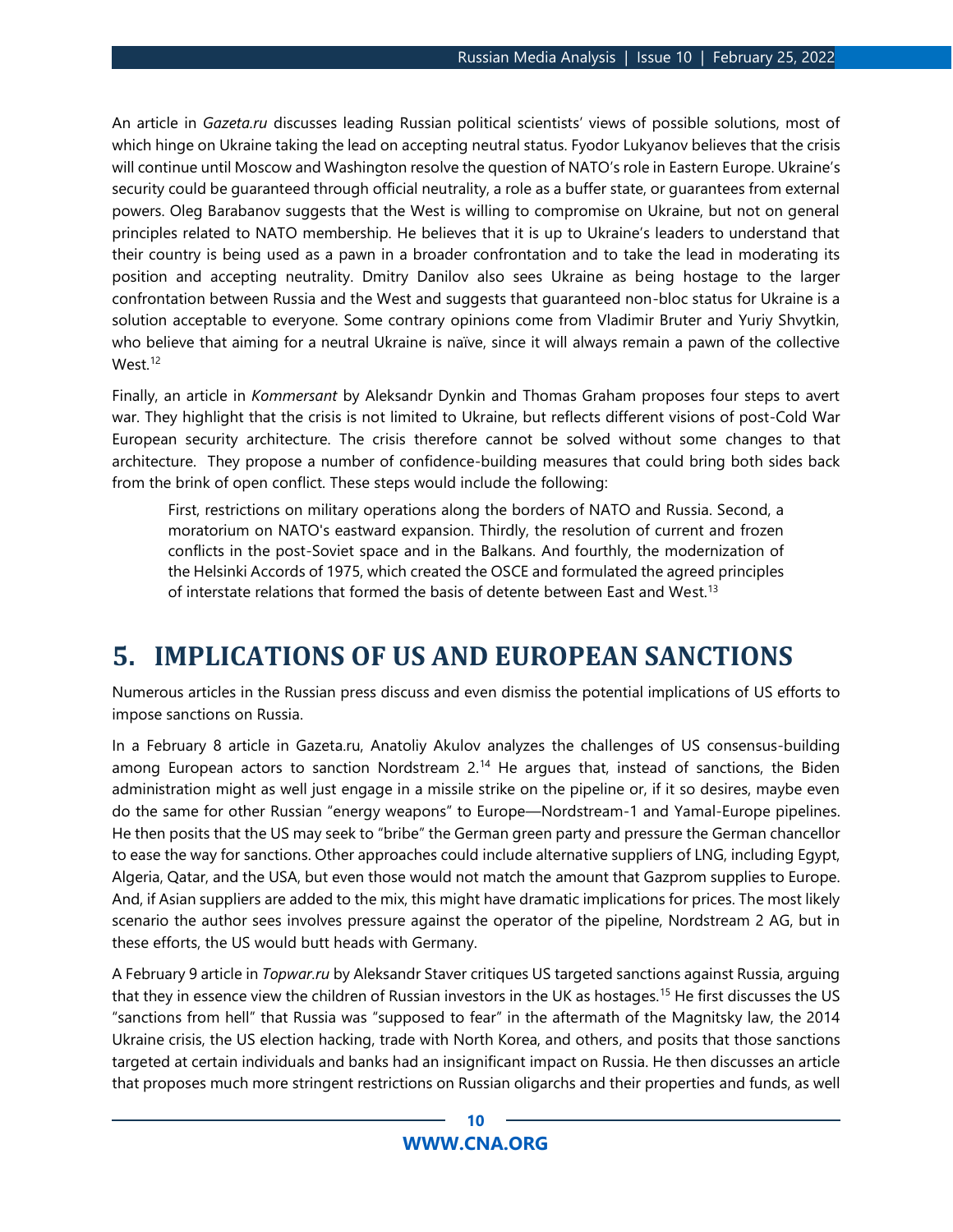as their children, particularly in the UK, noting that "no matter how it seems that money allows you to "become a citizen of the world", Russians, of any nationality, have always been and remain enemies or hostages for the West."

In a February 15 article in *Izvestiya*, Mariya Vasil'eva focuses on the sanctions' potential impact on the Russian embassies abroad, arms exports, and electronics, among others.<sup>16</sup> She writes that the European parliament is considering sanctions on energy, electronics, and the chemical industry, even though there is no consensus among members on the issue. While the UK has already passed legislation allowing the government to sanction Russia, the US government and the European parliament are being more secretive about timing and the content of the sanctions, she notes. At the same time, she notes that congressional legislation in the US on sanctions has been at a dead end and that European countries have been against disconnecting Russia from SWIFT. She quotes the first deputy chairman of the Federation Council Committee on International Affairs, Vladimir Djabarov, as saying, "The West is purposefully escalating the situation both in Ukraine and in our relations. They don't want to respond to our security concerns. At any cost, they are trying to provoke conflict and impose sanctions. But they are wrong. Sanctions will not have the value they expect. Over the years, Russia has already learned how to overcome restrictive measures."

In a February 15, 2022, article for *VPK*, Vladimir Eranosyan writes about the challenges that the US faces in making good on its threat to disconnect Russia from SWIFT as well as about the INSTEX system created in the wake of Iran's disconnect from SWIFT.<sup>17</sup> He notes that the US needs agreement from at least 10 SWIFT countries and that, even if Russia was disconnected, this would probably not affect the lives of ordinary Russians. Countries that need to conduct transactions with Russia will find a way around the system, while Russia also has the option of using a system created by China at its disposal.

And in another article in *VPK*, Vitaliy Orlov writes about how Russia could transition away from the use of the US dollar for exports of Russian armaments abroad, among other areas.<sup>18</sup> He notes some challenges, such as countries preferring the US dollar for transactions as well as the weakness of some national currencies that make the US dollar more reliable. But, most of Rosoboronexport's contracts today are conducted either in rubles or in national currencies, in light of US 2017 legislation targeting Russian arms exports, among others. He then discusses broader Russian efforts to move away from the dollar in 2012, after the US passage of the Magnitsky law, and the gradual decrease of the use of the US dollar in Russia's trade relations with Europe. He concludes by writing about how the shift away from the US dollar has not decreased the demand for Russian armaments even though Russia now has to be more creative, potentially even agreeing to a barter system with countries desiring to import.

### <span id="page-10-0"></span>**6. SIVKOV CAUTIONS US ABOUT NUCLEAR WAR**

In a February 8 issue of *VPK*, Russian commentator Konstantin Sivkov extrapolates from what he alleges to have been a statement made by Gen. David Goldfein about "three steps to destroy Russia."<sup>19</sup> He posits that, as the first step, there would be a mobilization of forces in the European theater to intercept Russian nuclear missiles (full-scale missile defense system), an improvement of the US strategic missile defense, and then, finally, the launch of 2688 nuclear missiles to destroy Russia. Sivkov notes that it is "concerning" that this is being discussed, and states that "posing the question of the possibility of a massive US nuclear attack on Russia in the hope that a retaliatory strike will be parried by strategic missile defense, forces a more careful assessment of US-Russian nuclear parity." The rest of the article discusses the various layers of the US global and regional missile defense architecture before Sivkov concludes that "to significantly weaken the Russian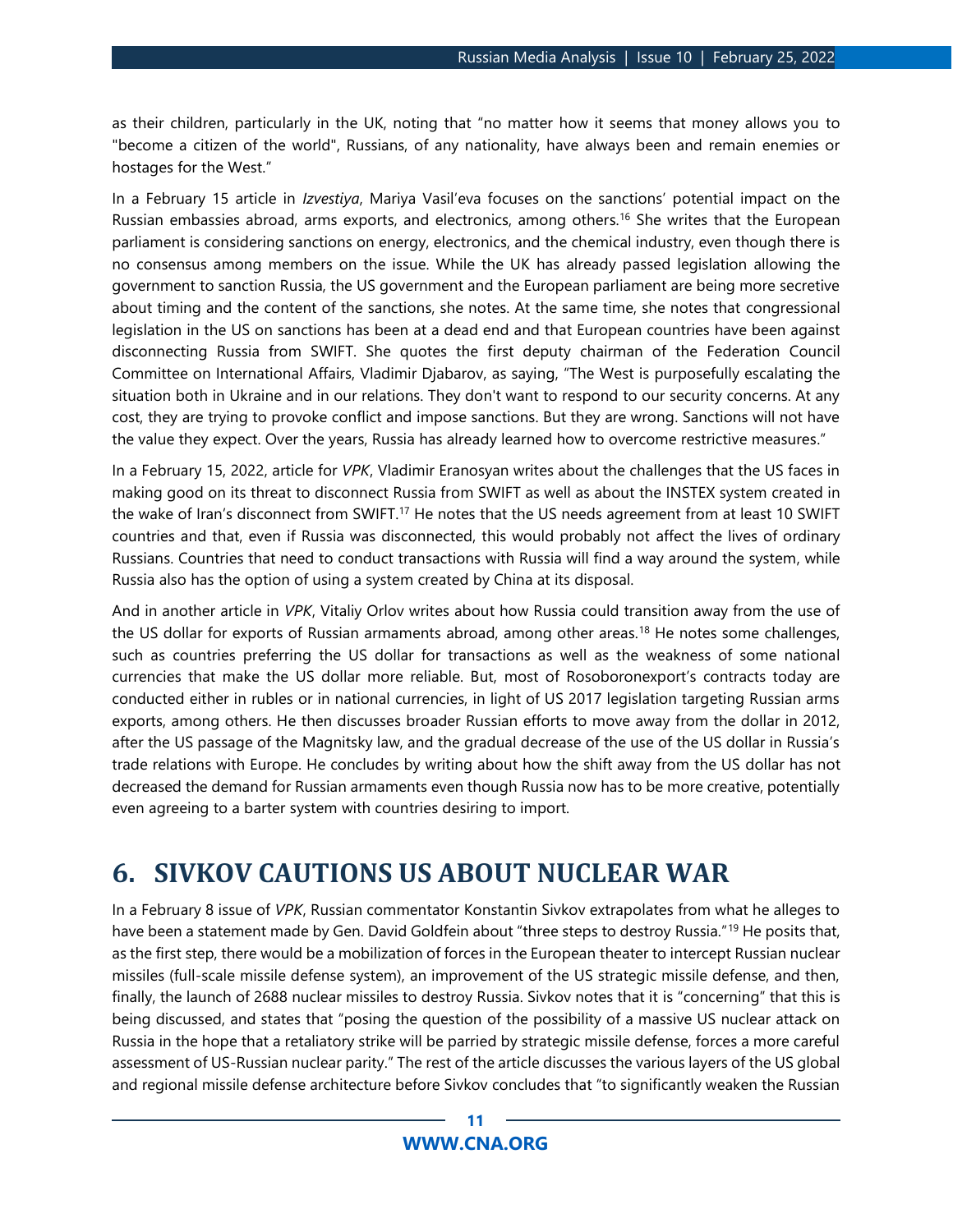nuclear strike on the United States with the medium-term potential of the American missile defense system as follows from the analysis, it will be impossible. The only thing left [for the US] is preventive action. This is the third step of the American general, as a part of which the possibility of a Russian strategic nuclear forces strike will be lowered to a level that permits the US missile defense system to successfully "grind" it." The article then discusses potential Russian courses of action, particularly given that "Russia has a very strong 'fifth column' and the Russian elite is strongly connected to the West as a whole and the US in particular," before concluding that all of these courses of action and the development of nuclear conflict between the two countries would be fatal for both Russia and the United States—and lead to the dominance of other states in the international system. This, he notes, should force "global and US elites to think—should they free up a "place in the sun" for others?"

### <span id="page-11-0"></span>**7. US EXERCISES AND WEAPONS SYSTEMS**

*VPK* and *Kommersant* discuss US and allied exercises and weapons systems. In a February 9 *Kommersant* article, Marianna Belen'kaya focuses on the Russo-Belarusian Allied Resolve 2022 exercises.<sup>20</sup> In terms of the Western reaction to the exercise, she points out Western concerns that Russia is breaching the notification requirements of the Vienna Document. She also discusses Western coverage of potential Russian attack plans and the Ukrainian authorities' dismissal of these assessments. The author quotes expert Mikhail Barabanov as saying, "And most importantly, NATO outnumbers Russia and the potential of the armed forces at times, it is hardly possible to seriously talk about the threat posed by the weaker side." Ilya Kramnik, in turn, is quoted as saying,

I would prefer the word "signal" or "demonstration of capabilities" to the term "fearinducement," similar to how Stoltenberg announces the transfer of control to NATO of the American aircraft carrier group during the Neptune Strike exercises in the Mediterranean Sea as a signal for Russia. From the West, the scope of the exercises is also growing. For example, more than 40,000 people could take part in Cold Response exercises planned for spring in Norway. It can be said that both sides use military force as a decorative element to create a backdrop for security talks. Not the first time and not the last.

The February 15 issue of *VPK* includes numerous articles focused on the subject matter:

- Vladimir Pasyakin posits that because of the global importance of the Mediterranean, the US has a presence in the region, and, now, so does Russia's Black Sea Fleet. <sup>21</sup> He details the Sixth Fleet's Neptune Strike-2022 exercises in the Mediterranean and notes, "It is not surprising that more than 10 crews of ships and support vessels of the Black Sea Fleet met the New Year 2022 in the Mediterranean Sea, performing special tasks as part of a permanent group of the Russian Navy in the far sea zone." The rest of the article discusses the Russian naval presence in the Med.
- Sergey Ketonov discusses the testing of the joint air-to-ground missile (JAGM) off the Bell AH-1Z Viper helicopter that reportedly took place in December-January in Arizona.<sup>22</sup> The article details the press release about the testing, noting that "these tests are part of a larger effort to improve the combat capability of AH-1Z and UH-1Y helicopters in accordance with the vision of the commandant of the modernization of the USMC forces of maintaining combat efficiency and competitive advantage over potential opponents."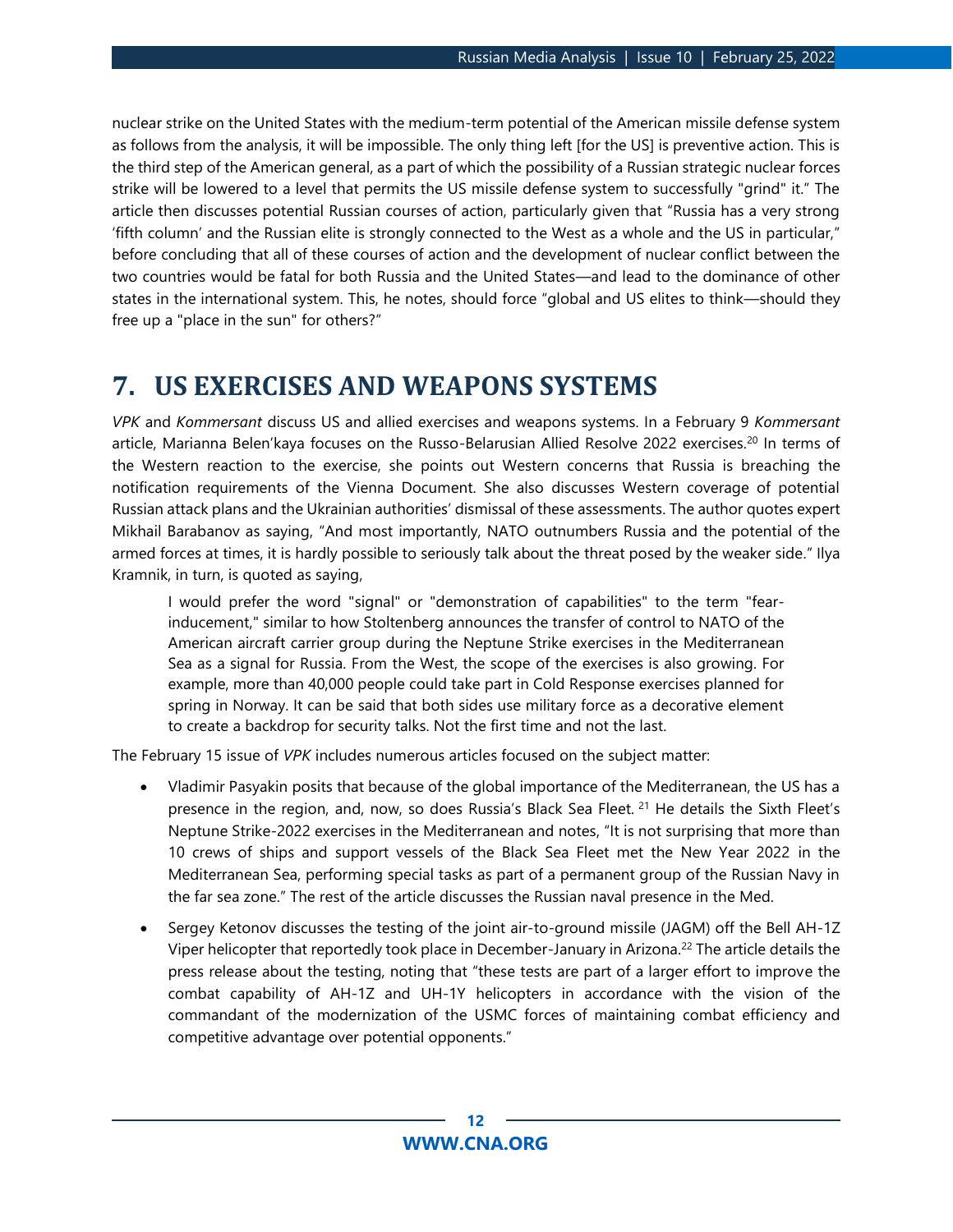• Aleksandr Khramchikhin offers a historical overview of the US ballistic and cruise missile programs and notes that the US is working on developing of a new generation of precision weapons.<sup>23</sup> He points out the precision strike missile (PrSM) and the long-range hypersonic weapon (LRHW) programs, arguing that "due to the fact that the US Armed Forces from "the fight against international terrorism" are once again refocusing on the fight against opponents with equal forces (Russia and China), the significance of such weapons for them will continue to grow. Long-range missiles of various classes ensuring the suppression and/or overcoming of powerful air defense and the defeat of a wide range of targets, including the most difficult, will be actively developed."

### <span id="page-12-0"></span>**8. PERSPECTIVES ON INFORMATION WARFARE**

Several articles discuss information and hybrid warfare. In a February 11 article in *NVO*, Yuriy Yur'ev writes about the concept of information warfare as a "component part of hybrid warfare."<sup>24</sup> He begins with the statement that others have conducted "warfare" against Russia for two centuries and that, after a short break in the 1990s and early 2000, "the war resumed with even greater bitterness." But now, with new technologies, he states, the whole of the Russian state and society are under attack. The article then traces the development of the information warfare and information operations concepts in the United States in the 1990s. He then argues that Russia has lost the initiative to its opponents. "We constantly make excuses and prove to the 'partners' that we are not 'bad boys' and play by the rules. Our explanations seem to be intelligible, but the train has left the station. We deny, but they simply do not want to understand us. Our words do not reach the main mass of the Western public, or they reach them in a distorted form and are not supported by compelling material arguments." This means, he argues, that now is the time to "go from offense to defense." The article concludes with a discussion of whether internet media, Western shows on TV, and Western movies do harm to Russian patriotic education.

In a February 14 article in *Krasnaya Zvezda*, Oleg Martynov discusses the creation in Poland of a cyber defense force.<sup>25</sup> The author traces the history of the forces and notes, "The creation of cyberspace defense forces in Poland was a manifestation of a trend that emerged in the military development of most NATO countries at the beginning of the 21st century," kicked off by the US creation of military units and commands. He discusses the creation of USCYBERCOM and its mission and leadership, the NATO Cooperative Cyber Defence Centre of Excellence, the Tallinn Manual, the evolution of NATO policy, and ongoing exercises on cyber issues. The author posits that NATO has long "viewed the cyber sphere as a domain for military action." Further, "In fact, offensive cyber operations are recognized as permissible within the framework of the so-called hybrid war, which does not fall under the international legal definition of aggression." The author concludes, "By the way, the very term "hybrid war", which Western media today attribute to Russia, was put into circulation by American military experts, and its methods have long been practiced by the West itself."

# <span id="page-12-1"></span>**9. NEXUS OF CRIMINALS AND TERRORISTS IN HYBRID WARS AND COLOR REVOLUTIONS**

In a February 15 article in *VPK*, Konstantin Strigunov focuses on the nexus of criminal and terrorist groups as a potential globalization trend that weakens state governments.<sup>26</sup> He argues that criminal, terrorist, and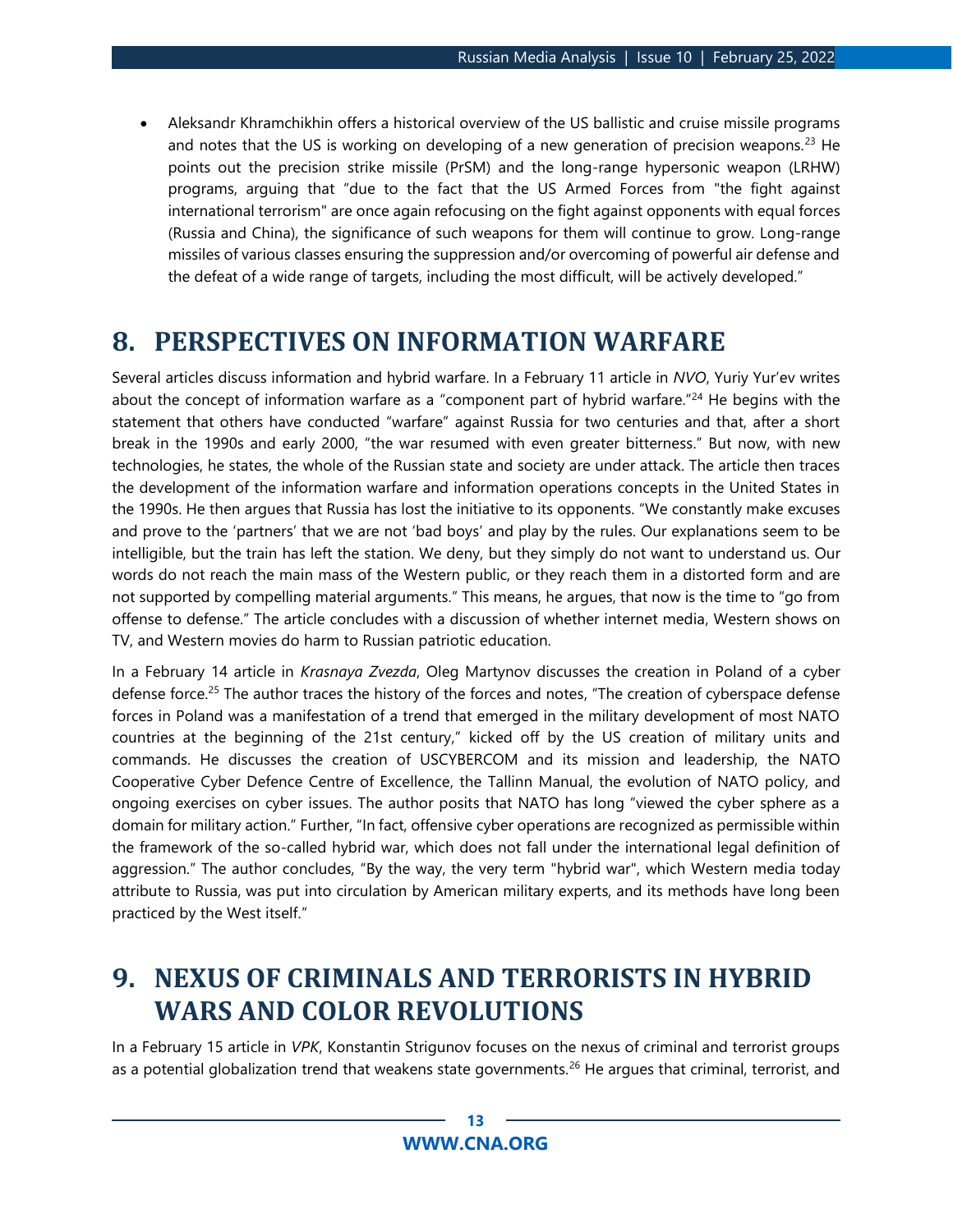other groups are also utilized in "non-classical wars" such as hybrid wars and color revolutions, using the examples of Nicaragua, Bolivia, and Syria. The author then proceeds to discuss Operation Gideon, conducted in 2020 to achieve political-military goals in Venezuela, alleging that participants included US intelligence agencies, "US terrorists from the Silvercorp" private military corporation, Venezuelan dissidents, drug traffickers, and others. He then discusses alleged participation of criminal-terrorist elements trained by Turkish security services in the coup attempt in Kazakhstan. The author concludes that this phenomenon is an underbelly of globalization and that "criminal networks will become more and more like a mosaic of quasi-states participating in world processes and challenging fundamental foundations of international security."

### <span id="page-13-0"></span>**10.UKRAINE ARMS FOR WAR**

Many articles in the Russian press are reviewing current political and military tensions surrounding Ukraine. Taking a variety of tacks, articles largely focus on the state of the Ukrainian military and its support by Western powers. They encompass details about military equipment and technology transfers, discuss the broader abilities of the Ukrainian armed forces, and launch critical broadsides against Ukraine's perceived bellicose position relative to Russia and the separatist republics.

Several articles focus on the abilities of the Ukrainian military, primarily in terms of fighting potential. One article, by Aleksandr Staver in *Topwar.ru*, is deeply critical of "reforms" supported by President Zelensky to the Ukrainian armed forces, which he believes amount to a desperate attempt to maintain power rather than a genuine effort to professionalize and improve competency.<sup>27</sup> He argues that this is all just a trick to bolster flagging poll numbers and give the electorate a reason to support his presidency. Another *Topwar.ru* article focuses on the potential of delivering THAAD missiles to Ukraine, which would significantly strengthen its missile defense capabilities.<sup>28</sup> Yet the likelihood of the US actually supplying the complexes remains unknown, and "the appearance of these complexes near Kharkov will worsen the overall situation and will not contribute to the preservation of peace." This concern over THAAD deliveries was echoed in an article in *Gazeta.ru* as well.<sup>29</sup> Doubts about American-supplied weaponry that has arrived in Ukraine, such as Javelin antitank systems, are also represented in a piece by Vladimir Karnozov in *NVO*. 30

In *Gazeta.ru,* Aleksei Poplavsky argues that Ukrainians are now regretting having gone along with this general war fever imposed upon them by Western powers, and that they are now facing multibillion dollar economic losses for their trouble.<sup>31</sup> Elsewhere in *Topwar.ru*, articles by Aleksei Volodin and Roman Skomorokhov both make fun of the idea that Russia is going to invade the country. Volodin points out that the "black soil is frozen, yet there is still no offensive."<sup>32</sup> Skomorokhov delivers a long screed about the decision-making failures of President Biden, hysteria-promotion by Western powers, and the poor capabilities of the Ukrainian army.<sup>33</sup> And Aleksandr Staver argues that Ukraine is being played for a fool by the West, stating that "Americans in general perceive the population of Ukraine at the level of the Bedouins or other peoples living in the past."<sup>34</sup> Only by extricating themselves from American influence can Ukrainians prevent an unnecessary military conflict.

In *Gazeta.ru,* meanwhile, Mikhail Khodarenok reviews the state of Ukrainian air defenses and finds them sorely wanting.<sup>35</sup> Interviewing a variety of military experts, he notes that this lack of capacity will be difficult to change even with Western help, as "the most important obstacle to large-scale sales of weapons and military air defense equipment to Kiev at this stage is the possibility of "leaks" of the latest technologies of the collective West in the conditions of a high degree of corruption in the state system of Ukraine." This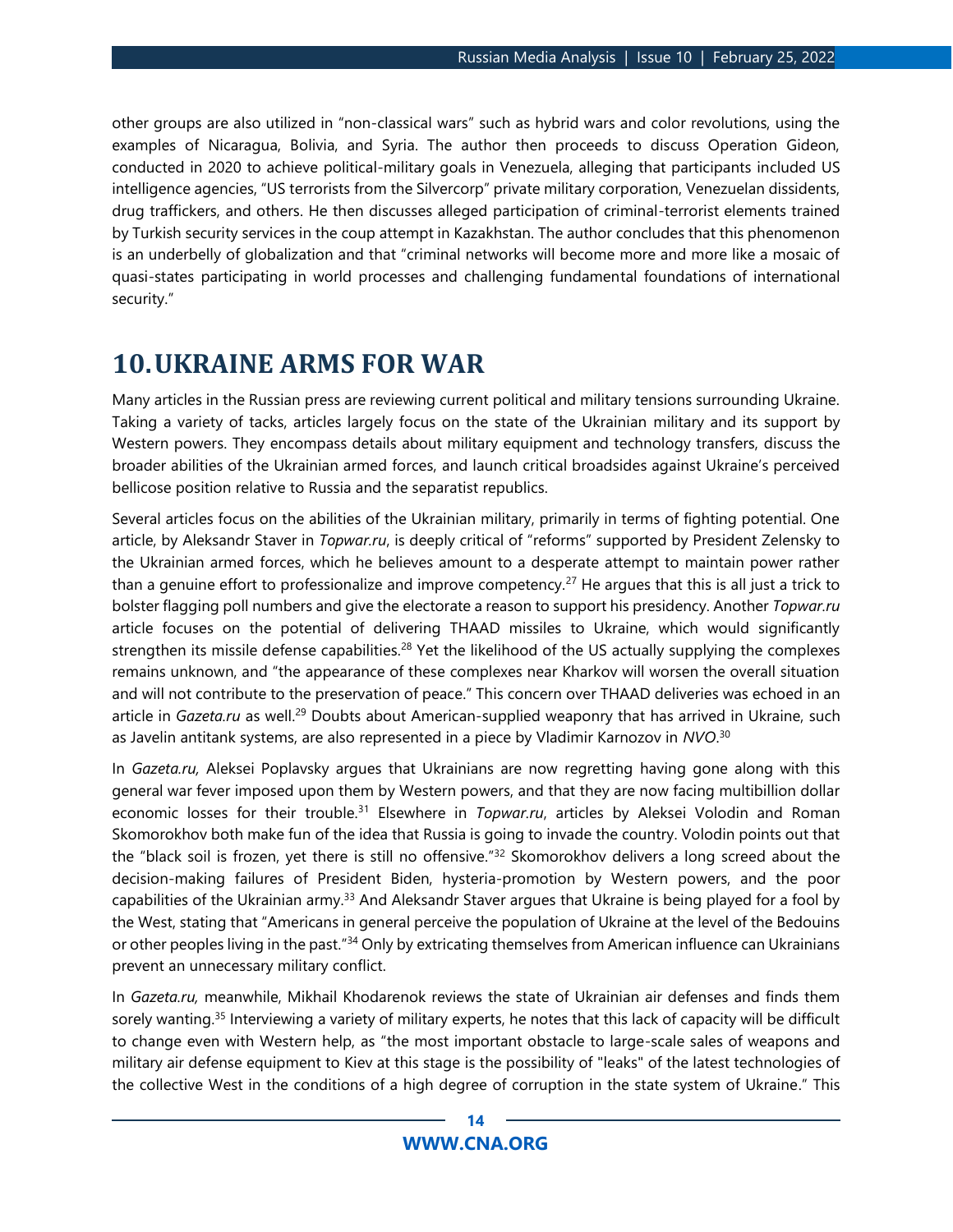assessment is contested by Aleksandr Khramchikhin in *NVO*, where he notes that while the Ukrainian missile defense is weak, it has been growing stronger.<sup>36</sup> Yet in the same article, he argues that "if Ukraine runs into a serious war with Russia, neither the Patriots, nor the Advanced Hawks, nor the Stingers in any of their incarnations will save it. Moreover, for the first time, the Russian Aerospace Forces will have the opportunity to practice suppressing a truly strong air defense."

Other articles are more complementary of the Ukrainian military-industrial complex. A long article in *VPK* by Nikolai Novichkov investigates the cooperation between Ukraine's Motor Sich aircraft manufacturing company and Turkish defense companies. He argues that this is a considerable partnership that could very certainly become a major boon to Ukraine's defense industry as well as the overall technical sophistication of its products.<sup>37</sup>

An article by Vladimir Mukhin in *Nezavisimaya Gazeta* highlights the continued increase in Western military support for Ukraine, which he argues now allows Kyiv to "attack the equipment and positions of the armed forces of the unrecognized republics" in the Donbas.<sup>38</sup> An article by Aleksei Poltavstev in *Krasnaya Zvezda* indeed argues that Ukraine is augmenting its forces with "mercenaries"—i.e., "radical nationalists and foreign fighters"—who will be the ones that begin war with separatist republics.<sup>39</sup> Vladimir Yeranosyan, writing in *VPK*, similarly reports that Ukrainian neo-nazis are preparing for urban combat and are being armed with destructive grenade launchers for the purpose.<sup>40</sup>

Vladimir Solovyov writes at length in *Kommersant* about the potential for a diplomatic solution and about how the fact that Ukraine is intransigent over the Minsk agreements remains the key problem.<sup>41</sup> The Ukrainian reluctance to engage in good faith is also emphasized in an *Izvestiya* article by Roman Kretsul and Andrei Fedorov, who review a variety of military actions by the Ukrainians along the lines of contact in the Donbas and find them to be indicative of Ukrainian falseness.<sup>42</sup> Similarly, Sergei Kozlov suggests in *NVO* that special operations forces in Ukraine are preparing themselves for the "forceful capture of Donetsk and Lugansk."<sup>43</sup> He is complimentary to Ukraine's special forces, even if they suffer from numerical deficiencies, noting that "the level of training of Ukrainian special forces has greatly increased." He reviews Ukrainian formations in depth with regard to their leadership structure, their equipment, and even the legal regime under which they operate.

Finally, writing in *Izvestiya*, Anton Lavrov reviews the prospects for a settlement rather than war over the separatist republics.<sup>44</sup> He finds that the Ukrainian side has "effectively closed the possibilities for a diplomatic solution to the problem," and that recognizing the separatists will entail more than just legal niceties. He states that the "problem is that one legal recognition procedure will not be enough. Such a decision will most likely have to be confirmed by force."

# <span id="page-14-0"></span>**11.WESTERN FORCE DEPLOYMENTS GARNER RUSSIAN ATTENTION**

As the crisis between Ukraine and Russia heats up, Russian authors have been quick to point out new military deployments by Western powers in the region. American deployments to Poland have been of interest, as well as those elsewhere in Eastern Europe, such as in Slovakia. Overall, the articles view these deployments as ominous, but also par for the course given the bellicose trajectory of interstate relations in recent months.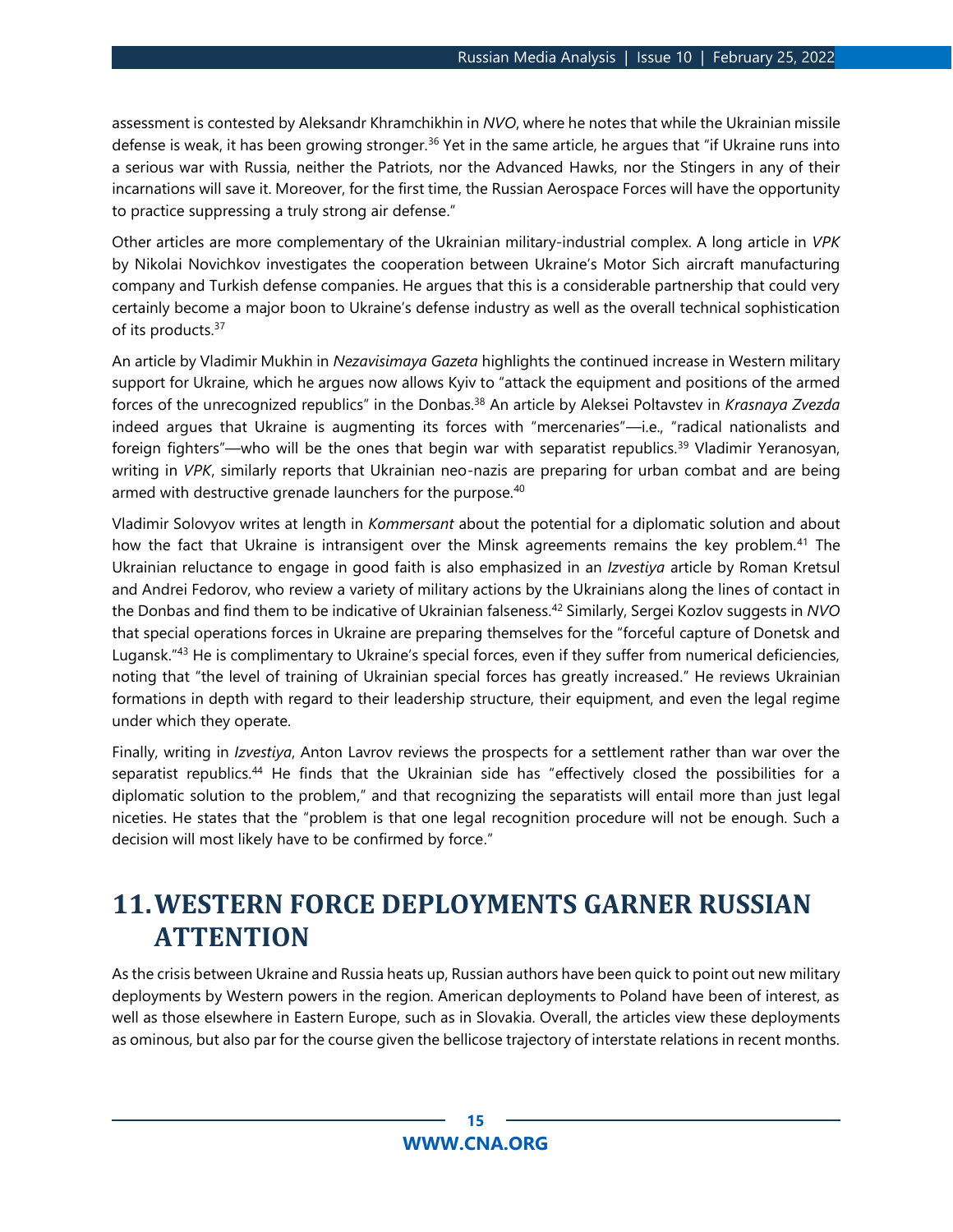An article at *Gazeta.ru* reviewed recent announcements by the British government to bolster forces in Eastern Europe – including multinational NATO forces in Estonia and new weaponry given to Ukraine.<sup>45</sup> The article rounds up a number of Russian politicians, summarizing that "London is trying to prove its importance through the Ukrainian crisis." The article also claims that "the possible strengthening of the British presence in Eastern Europe is taking place against the background of discussions on the creation of the so-called tripartite alliance—Great Britain, Poland, Ukraine—which defines Russia and Belarus as threats to the security of the region." This London-Warsaw-Kyiv axis is seen to be an important new development in inter-regional relations.

A vote by the Slovak parliament to allow American troops on bases in the country has proven to be of concern for Russian observers as well. Articles in *Nezavisimaya Gazeta* and *Gazeta.ru* both review the situation, with the former stating that in doing so Slovakia has "taken a step towards worsening relations with Russia" despite strong pro-Russia sentiments in the population.<sup>46</sup> The controversial nature of the acceptance is emphasized in the latter article, by Aleksei Poplavsky, which provides a history of its origin as early as 2018 and the several "diplomatic scandals" which have resulted over the course of negotiating and passing the treaty.<sup>47</sup> A point of interest in this piece is the comparison between US troops using military bases and the invasion of the Soviet military after the 1968 political crisis. One expert is quoted saying that "Slovaks, like the Czechs, fear the presence of foreign troops on their territory—the vast majority of Slovaks oppose the deployment of American forces in the country. These sentiments, of course, are exploited by opposition parties.…" Furthermore, Poplavsky argues that it is unclear what the genuine benefit to Slovakia is regarding this new level of military cooperation, especially given internal tensions over the deal.

Finally, an article by Yaroslav Vyatkin in *Argumenty Nedeli* reviews the recent deployment of US paratroopers to Poland, describing the size of the forces and asking whether this is of genuine relevance or not.<sup>48</sup> He argues that this deployment is in a sense a means by which the US keeps Ukraine dependent on a hope for American aid that is not actually forthcoming, describing the relationship as "slow 'injections' to Kiev drug addicts keeping them 'on the needle.'" He states that the deployment is a "grand gesture, worth little in military terms and in terms of the balance of power" but one that has its uses symbolically.

# <span id="page-15-0"></span>**12.BELARUS AIDS IN RUSSIA'S MILITARY BUILDUP**

Cooperation between Russia and Belarus is a point of interest for several observers, especially as tensions continue to ratchet up with neighboring Ukraine. Belarus and Russia are jointly undertaking combined-arms military exercises in the form of "Union Resolve – 2022," which some view as a further step away from any putative neutrality by Belarus. Others noted that Belarus has taken a hard line vis-à-vis Ukraine in terms of public declarations of support for Russia's side, which is a shift from previous years. Finally, a military doctrine for the Russo-Belarusian Union State has been approved recently, which has further underlined the considerable alignment between the two countries.

Several articles focused on the recent military exercises undertaken by both states on February 10. One article, in *Topwar.ru*, focused on how the exercises represented "the beginning of the formation of a unified army" and further evidence that integration of Belarus's military-industrial complex into Russia's is inevitable. <sup>49</sup> Meanwhile, an article in *Izvestiya* focused on both the promise and the limitations of the same exercises—in this case, noting that President Lukashenka "impressed the public" yet did not intend to allow Russian forward operating bases to exist beyond temporary measures.<sup>50</sup> These two articles represent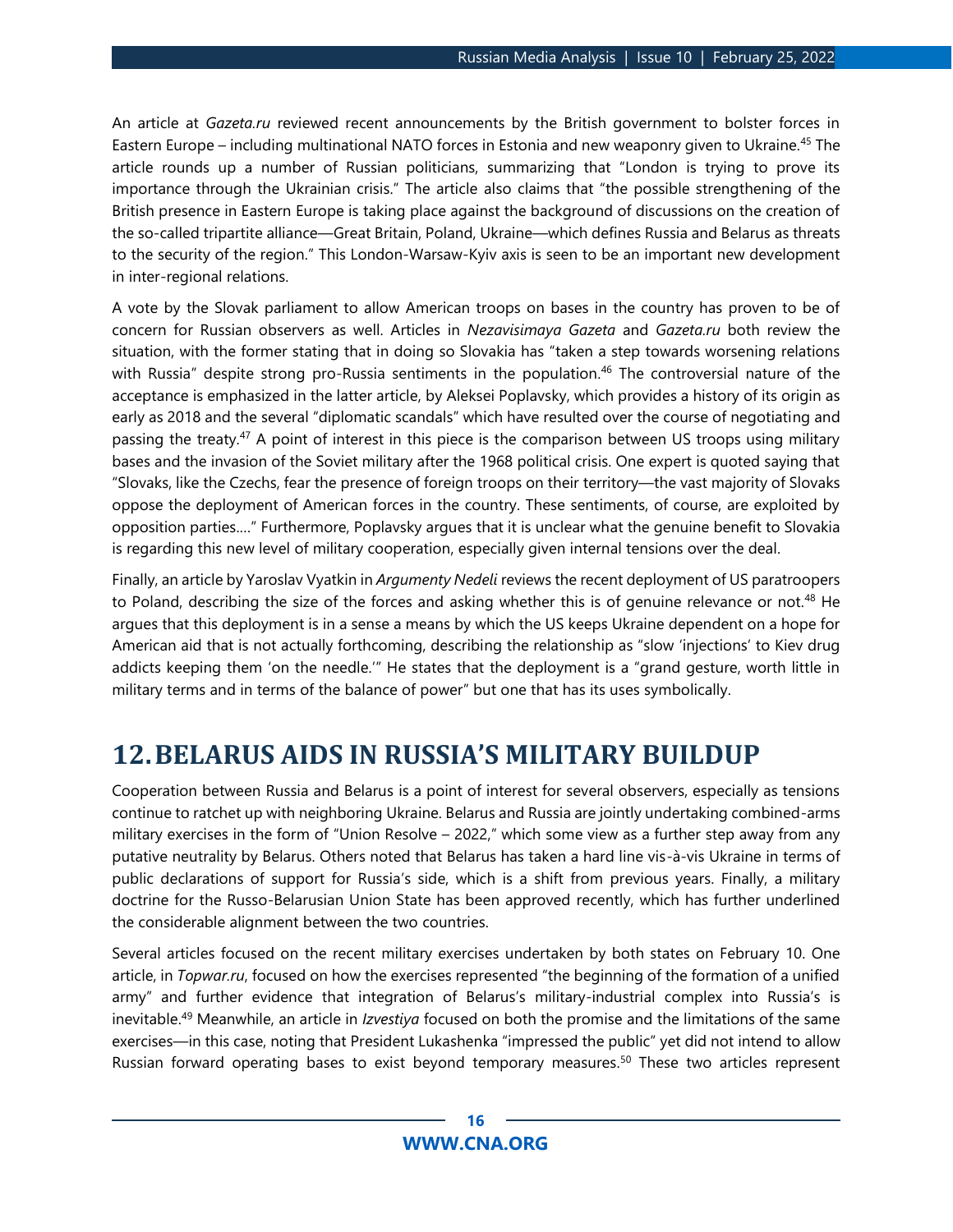differing lenses—positive and negative, respectively—regarding the fruit of Belarusian-Russian military cooperation.

A separate article, in *Nezavisimaya Gazeta,* agrees with the general point that Belarus was taking its military cooperation with Russia far more seriously than in previous years.<sup>51</sup> One point is that Belarus committed to the transfer of a large formation of troops to the Russian Far East for the upcoming Vostok-2022 military exercises, which are far out-of-region for the country normally. It also notes that further training infrastructure was being developed in Belarus to develop military talent and raise combat effectiveness.

Finally, an article in *Kommersant* reviews the content of a new version of the Military Doctrine of the Union State, which had not been updated since  $2001<sup>52</sup>$  The article notes that the document "lists many more factors that negatively affect the security of the union" relative to previous iterations. Yet it also points out that the prospects of deploying nuclear weapons on Belarusian soil remains closed, at least formally.

# <span id="page-16-0"></span>**13.TURKEY AS A MEDIATOR FOR THE RUSSIA-UKRAINE CONFLICT**

A February 14 *Izvestiya* article interviews Russia's ambassador to Turkey, Alexei Yerkhov. The primary focus of the discussion is Ankara's offer to mediate the Russia-Ukraine crisis, and the Turkish president's recent claim that it is "the only country" that can meet both Russia and Ukraine halfway to find resolution. While Yerkhov says that he understands Ankara's interest in mediating the conflict, both because of Turkey's geographic proximity to a potential escalation and because of its desire to develop a more active foreign policy, some note that Turkey would not be an impartial intermediary; Yerkhov specifically cites Turkey's "well-known military-technical ties with Ukraine." <sup>53</sup>

Moreover, Yerkhov suggests that Ankara does not adequately understand Russia's grievances. "We are also trying to convey to our Turkish interlocutors and to local public opinion the idea that the current crisis is based on a systemic misunderstanding by the collective West, and above all the United States and NATO, of the most serious Russian concerns in the field of European and international security. This is the essence of the problem, and to reduce it to a kind of 'Russian-Ukrainian conflict', in our opinion, is not entirely correct either politically or methodologically." He adds, "According to the press secretary of the President of the Russian Federation Dmitry Peskov, the main disagreements between Russia and Ukraine are connected precisely with the stalling of the implementation of the Minsk agreements by Kiev. If our Turkish partners can influence the Ukrainians and encourage them to fulfill the previously-made agreements and obligations, this can be welcomed."

### <span id="page-16-1"></span>**14.CHINESE-RUSSIAN STRATEGIC PARTNERSHIP**

Several articles address China-Russia relations, particularly in the context of the ongoing crisis with Ukraine. Most articles reported on the meetings between presidents Putin and Xi on the sidelines of the Beijing Winter Olympics, where the leaders declared that there were no limits to their strategic partnership and vowed to "counter interference by outside forces in the internal affairs of sovereign countries under any pretext." Additionally, Xi's announcement to join Putin in opposing further NATO expansion was of particular interest in the Russian media.54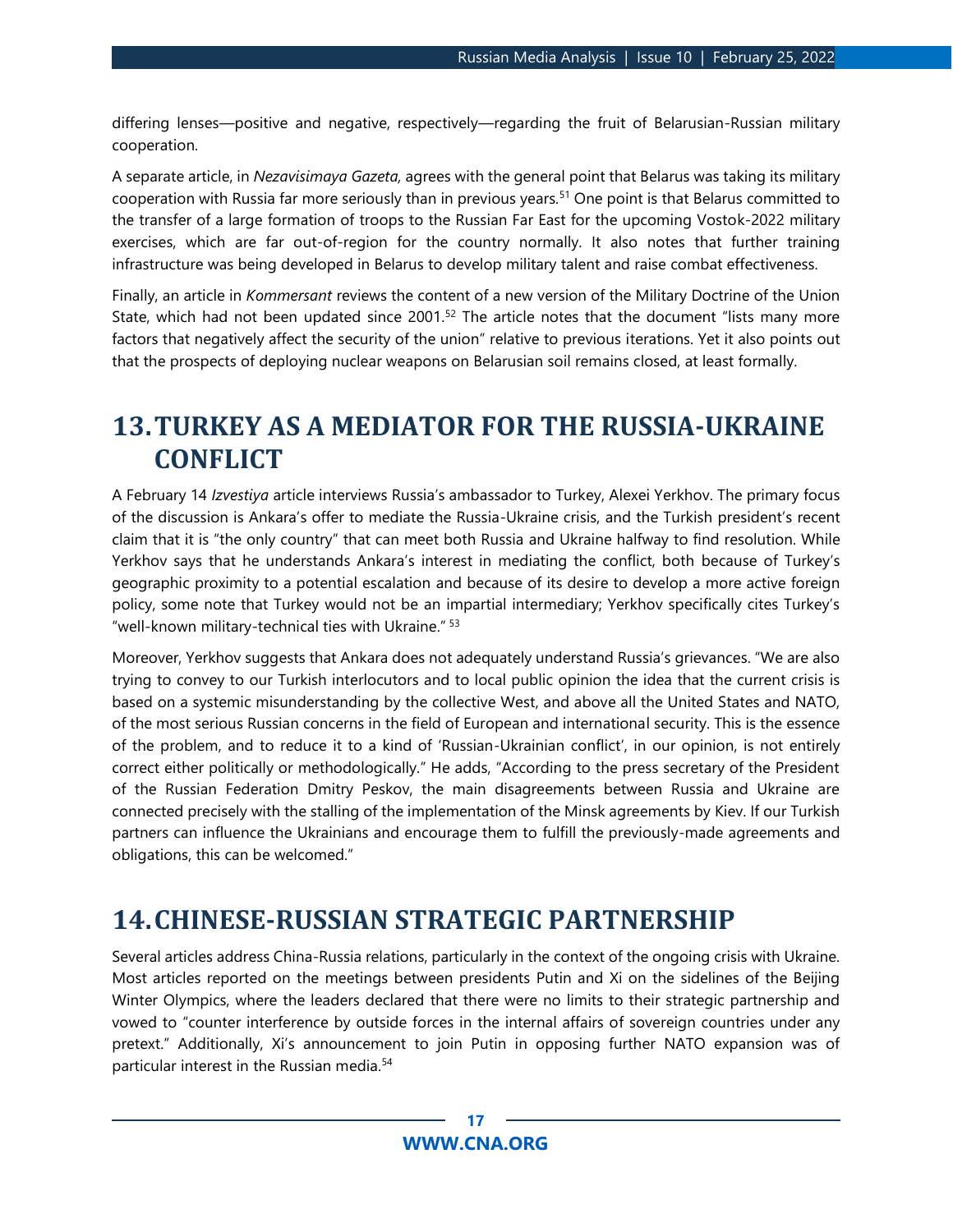One article responds to reactions from the West. It states, "The head EU diplomat, Josep Borrell, called the cooperation between Russia and China 'a powerful authoritarian alliance.' The wording is harsh, but at the same time understandable—the collective West desperately needs to formulate an ideological base for the onslaught against Russia and China."<sup>55</sup>

While some articles gloat about these new developments in the bilateral relationship, others are more cautious. A *Topwar.ru* article states, "It would seem that Russia and China are brothers forever? On the contrary, this is a typical example of realpolitik, not mixed with emotions and ideology. In line with this trend, the longer the tension around Ukraine lasts, the more dividends Beijing will reap." According to the article, the main benefits for China, in addition to long-term contracts with Gazprom, are that the US will be distracted from the situation regarding Taiwan and unable to fully implement its Indo-Pacific strategy. However, while Russia will face the consequences, China will not. "Total sanctions, one way or another, will inevitably affect every inhabitant of Russia. What does China lose from this? Apart from the possible restriction of the transit of goods through Ukraine, nothing. At the same time, Russia, having entered the war, will be very vulnerable and will become even more dependent on China." Moreover, the author states, if a diplomatic resolution that meets Russia's demands is found and war is averted, "this will still be perceived by Beijing as a geopolitical defeat." Based on these reasons, the article concludes that "the forced 'embrace of China' in this case is not the best substitute for dialogue with Europe and the United States."<sup>56</sup>

A different *Topwar.ru* article expresses similar doubts that the alliance will be unbalanced:

Close economic cooperation with China is now vital for our country… If the No. 1 foreign economic partner for the Russian Federation is the PRC, then [China's] foreign economic makeup is much more diverse. The Russian share fluctuates around a few percent. In other words, economic cooperation will develop, but China will choose the most profitable projects, primarily resource ones. And the Russian Federation will have to make concessions somewhere.

The author cites Chinese interest in the Arctic as an area where Russia will have to make some concessions. The article concludes: "Therefore, it would be better to talk about a 'dynamic union' for now, where each side has its own vector of movement."<sup>57</sup>

Meanwhile, a *Nezavisimaya Gazeta* article argues that the US is repeating Kissinger's approach of increasing ties with China to balance Russia, even hoping to use the Ukraine crisis to "drive a wedge" between Moscow and Beijing. The author argues that the prospect of this succeeding is very low:

The economic relations between the US and China are now even worse than under former President Donald Trump. As far as politics are concerned, the review of US strategy in the Indo-Pacific region, just released by the Joseph Biden administration, speaks volumes about its nature. This document proclaims that the United States will provide the region with more military and diplomatic resources in order to prevent the PRC from creating its own sphere of influence and becoming the most powerful country in the world.

# <span id="page-17-0"></span>**15.KURIL ISLANDS DEVELOPMENTS; RUSSIAN-JAPANESE RELATIONS**

Several articles reported on an alleged US Virginia-class submarine incident that occurred near the Kuril Islands on February 12. According to a *Krasnaya Zvezda* article, the "violation" of Russian borders occurred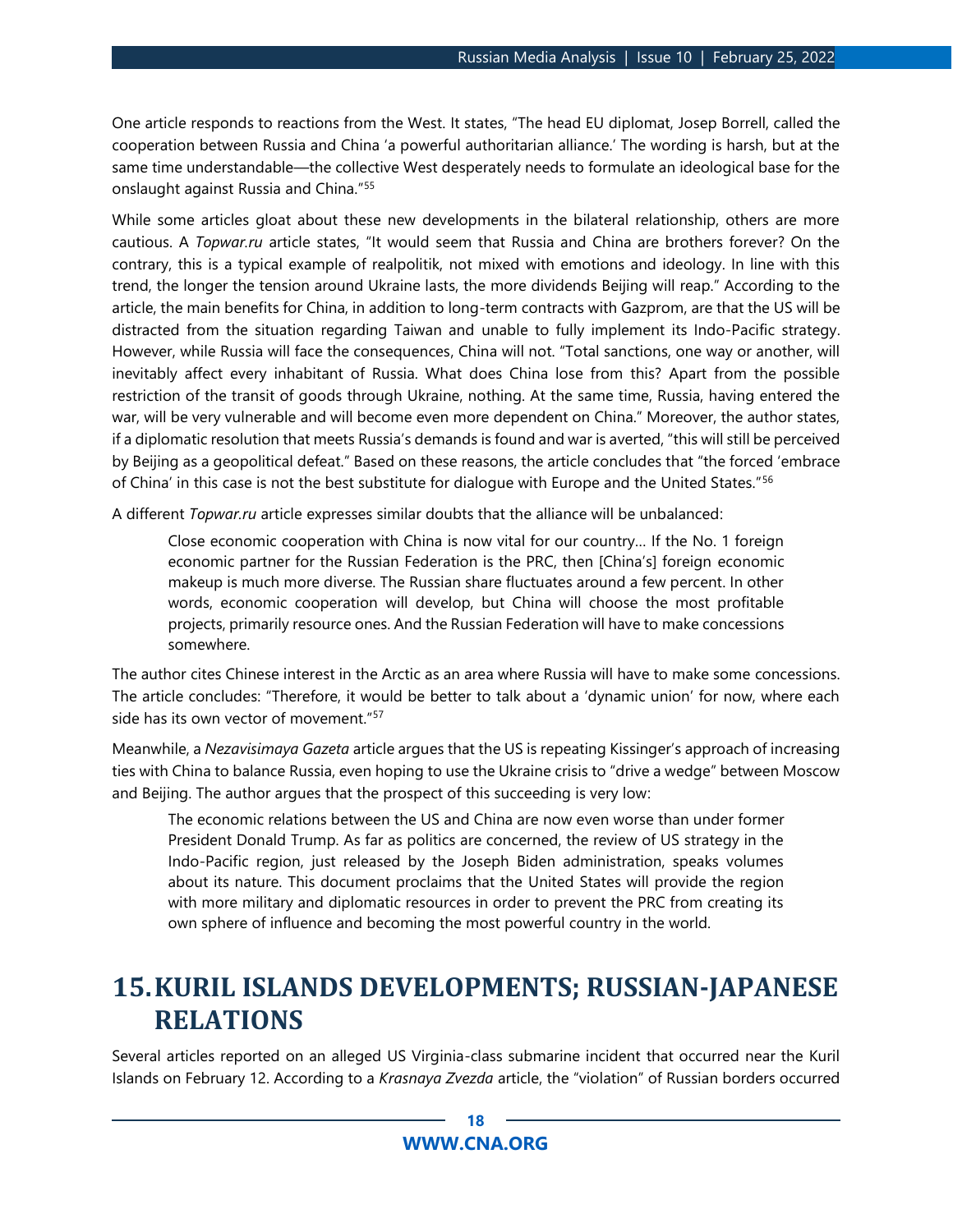during a planned Russian Pacific Fleet exercise in the area.<sup>58</sup> According to the Ministry of Defense, the crew of the submarine was told: "You are in the territorial waters of Russia. Surface immediately!"<sup>59</sup> A *Gazeta.ru* article states that the American submarine "ignored" the message, which led to the crew of the Russian frigate *Marshal Shaposhnikov* using unspecified "appropriate means" against the submarine. One Russian military expert speculated that this may have included signal grenades fired from the MRG-1 multi-barrel launcher.<sup>60</sup> In response, the US sub allegedly "used a self-propelled simulator to split the target using radar and acoustic means and left the sector at maximum speed." According to a second *Gazeta.ru* article, because of the incident, the Ministry of Defense issued a demarche to the American military attaché, noting that the actions of the American submarine "are regarded as a gross violation of international law, and the provocative actions of the American ship created a threat to Russia's national security." An article reports that the US Department of Defense "presented its own version of events," denying accusations of operating in Russian territorial waters.<sup>61</sup>

Another recent development also involved the Kuril Islands. According to a *Kommersant* article, Prime Minister Fumio Kishida once again accused Russia of "illegally occupying" the South Kurils at the February 7th National Rally for the Return of the Northern Territories, which *Kommersant* notes has become a "new platform for the consolidation of Japanese radicals." The Russian embassy in Tokyo called on Russian citizens "to exercise increased vigilance and caution, to avoid places of speech by Japanese nationalists."<sup>62</sup> A *Gazeta.ru* article adds that the US ambassador to Japan reiterated Washington's recognition of Japanese sovereignty over the four islands, which were annexed by Russia following World War II.<sup>63</sup> The article states that Tokyo renounced its claims to the South Kuriles by signing the San Francisco Peace Treaty in 1951, and that "moreover, it received these islands as a result of the Russo-Japanese War of 1904-1905." *Kommersant* states that the revival of this territorial dispute is the latest in a series of "irritants'' which have caused Russian-Japanese relations to deteriorate; these irritants also include potential anti-Russian sanctions in response to actions in Ukraine. In regard to this, the article states, "The main intrigue is the question of how far Tokyo can afford to go in demonstrating solidarity with the United States and Western allies, given that the tightening of the Japanese position threatens to bury hopes for the resumption of dialogue with Russia on a peace treaty."<sup>64</sup>

### <span id="page-18-0"></span>**16.IRAN NUCLEAR NEGOTIATIONS**

A February 7 *Kommersant* interview features the Russian Permanent Representative to International Organizations in Vienna, Mikhail Ulyanov, who discusses developments in the Iran nuclear deal negotiations.<sup>65</sup> When asked about the Biden administration's decision to restore sanction waivers to Iran, Ulyanov responded: "This is a step that should have been taken a long time ago." However, he adds that the waivers allow foreign companies, including those from Russia, to pursue peaceful nuclear energy development with Iran. "So the assessment (of the US decision) is positive. This step will accelerate the recovery of the JCPOA." A *Nezavisimaya Gazeta* article, titled "Tehran did not appreciate the US sanctions relief," also discusses the decision, but takes a less hopeful tone. The article notes that the Iranian delegation views these measures as insufficient, responding that "everyone understands that this is not enough…What the US needs to do is lift all sanctions." The article concludes by adding that "[Iran] is trying to get guarantees that the United States will not revise the potential agreement later. No one can promise this, given the sometimes great difference in the approaches of US administrations."<sup>66</sup>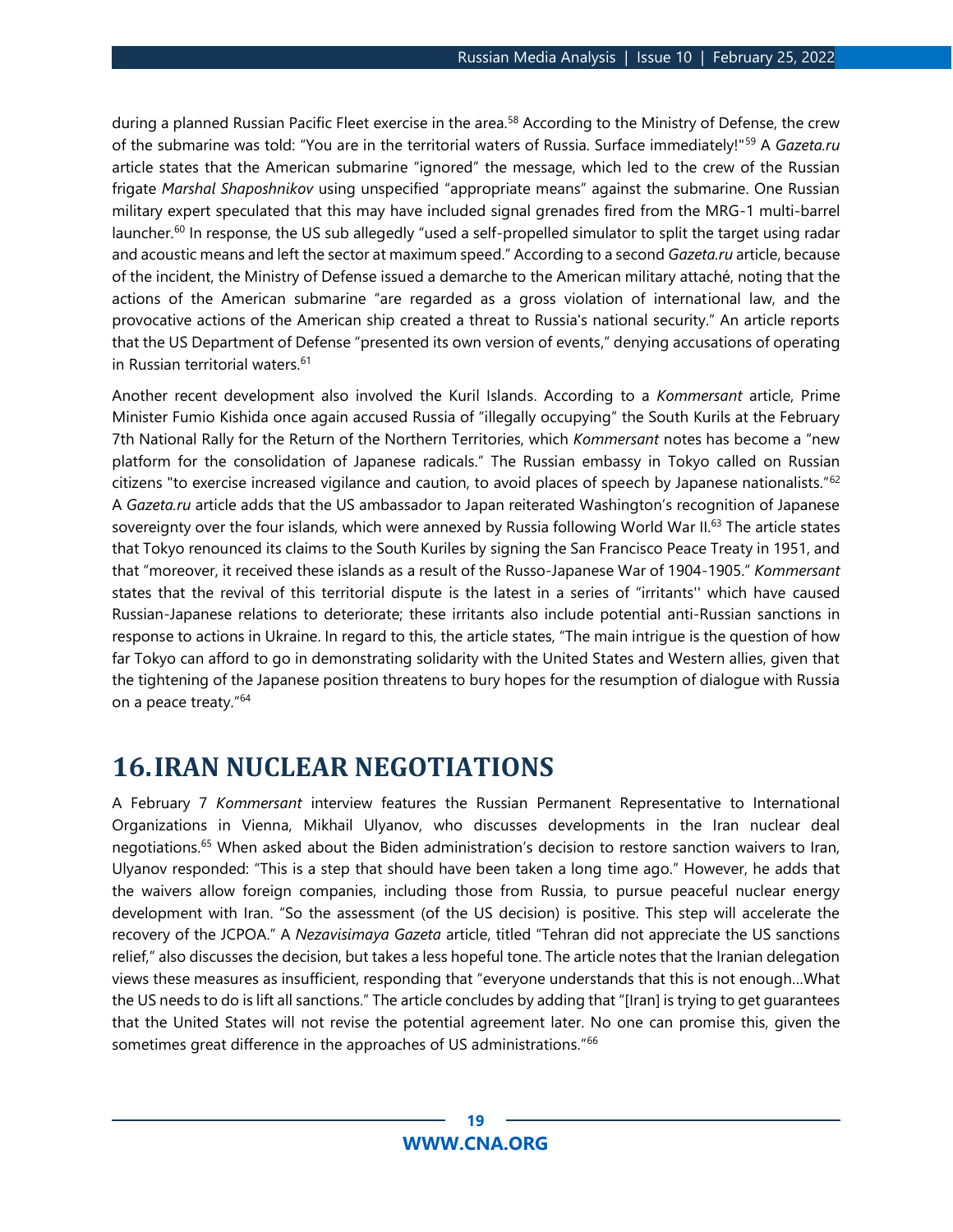### **LIST OF SOURCES**

- *Argumenty i Fakty,* a weekly newspaper based in Moscow and a publishing house in Russia and worldwide. It is owned by the Moscow city government.
- *Argumenty Nedeli*, a popular Moscow newspaper primarily focused on social and political issues.
- *Gazeta.ru*, a pro-government publication currently owned by the Rambler Media Group.
- *Izvestiya*, one of Russia's oldest and most respected newspapers, noted for its quality military coverage.
- *Kommersant*, a privately owned political and business daily known for quality reporting.
- *Krasnaya Zvezda*, official publication of the Russian Ministry of Defense.
- *Nezavisimaia Gazeta*, a privately owned political and business daily known for quality reporting.
- *Nezavisimoe voennoe obozrenie*, a weekly military affairs supplement to *Nezavisimaya Gazeta*, a privately owned political and business daily known for quality reporting.
- *Novye Izvestiya*, an online-only publication that until 2016 was oppositional toward the Russian government but is now classified as patriotic in orientation.
- *Republic* (formerly *Slon*), a private Russian-language online magazine covering business, domestic politics, economy, and culture.
- *Rossiyskaya Gazeta*, official daily of the government of Russia, the only one to publish texts of new laws, etc.
- *Topwar.ru*, a website focused on providing quality coverage for military developments in Russia and worldwide.
- *Voenno-Promyshlennyi Kur'er,* a publication informing on developments in the military-industrial complex (funded by the defense industry).

# **ENDNOTES**

<sup>1</sup> "Address by the President of the Russian Federation" [Обращение Президента Российской Федерации], Kremlin.ru, Feb. 21, 2022, http://kremlin.ru/events/president/news/67828. <sup>2</sup> Yevgeniy Shalamberidze, "In the beginning was the word" [Вначале было слово], *Voenno-*

*Promyshlennyi Kur'er,* Feb. 14, 2022, https://vpk-news.ru/articles/65799.

<sup>3</sup> Yuriy Aptukhin, "Which of the great powers can benefit from the confrontation around Ukraine" [Кто из великих держав может выиграть от противостояния вокруг Украины], *Topwar.ru*, Feb. 17, 2022, https://topwar.ru/192330-kto-iz-velikih-derzhav-mozhet-vyigrat-ot-protivostojanija-vokrug-ukrainy.html.

<sup>4</sup> Valeriy Rukobratskiy, "Why does the US really want a war in Ukraine so much?" [Почему США на самом деле так хотят войны на Украине?], *Argumenty i Fakty,* Feb. 16, 2022,

https://aif.ru/politics/opinion/pochemu\_ssha\_na\_samom\_dele\_tak\_hotyat\_voyny\_na\_ukraine.

<sup>5</sup> Aleksey Fenenko, "Why NATO is not prepared to compromise" [Почему НАТО не готово к компромиссу], *Nezavisimaya Gazeta,* Feb. 15, 2022, https://www.ng.ru/kartblansh/2022-02- 15/3\_8372\_kb.html.

<sup>6</sup> Alexander Yermakov, "A Military Response to Russians' Infernal Question" [Военно-технический ответ на проклятый русский вопрос], Russian International Affairs Council, Feb. 11, 2022, https://russiancouncil.ru/analytics-and-comments/analytics/voenno-tekhnicheskiy-otvet-na-proklyatyy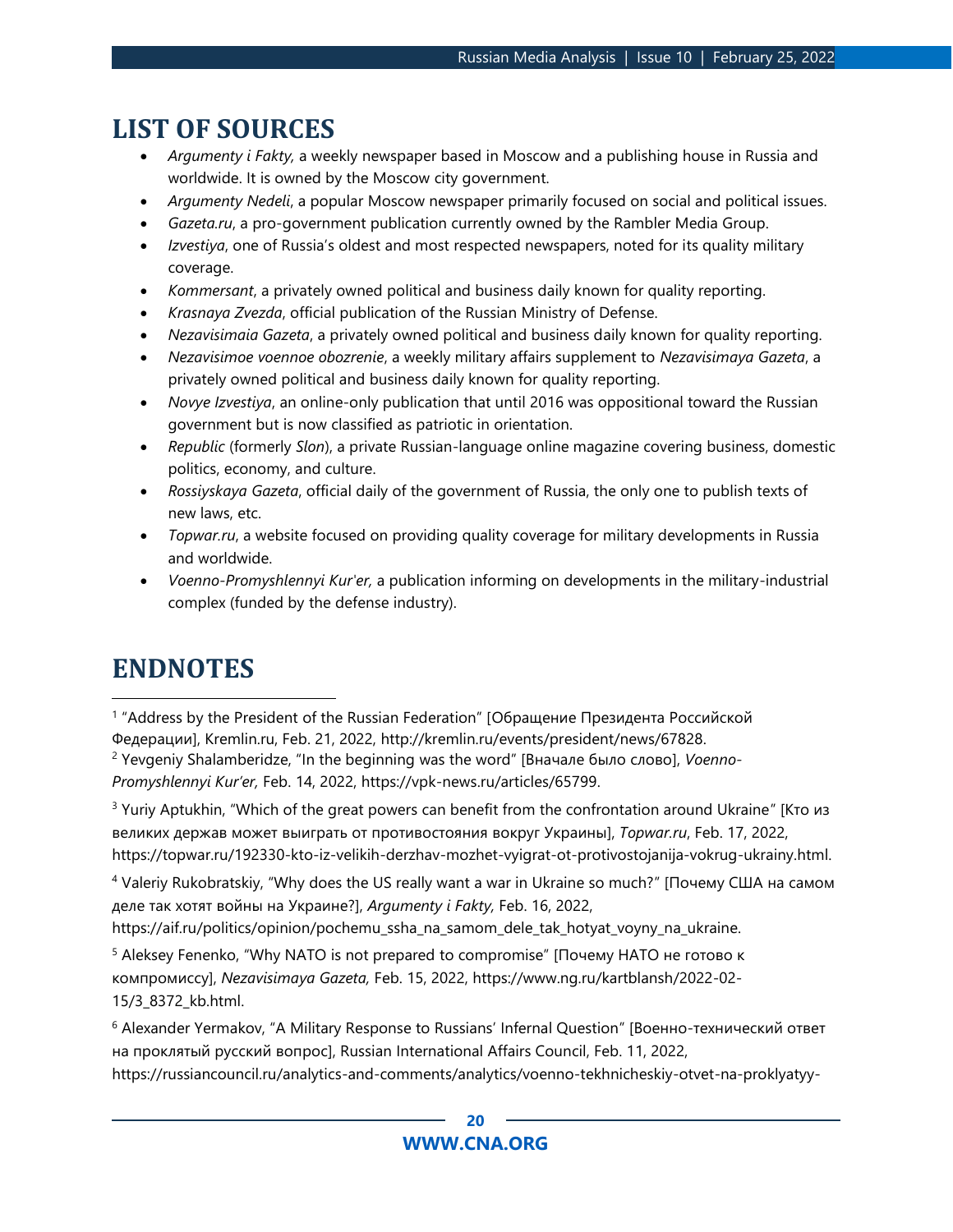russkiy-vopros/.

<sup>7</sup> Andrey Kortunov, "Russia is Europe" [Россия — це Европа], *Kommersant,* Feb. 11, 2022, https://www.kommersant.ru/doc/5207263.

<sup>8</sup> Yelena Chernenko, Vladimir Solovyev, "Farce attacks" [Фарс атакует], *Kommersant,* Feb. 14, 2022, https://www.kommersant.ru/doc/5216150.

<sup>9</sup> Sergey Rusov, "Is Russia ready for war with the West?" [Готова ли Россия к войне с Западом]," *Topwar.ru*, Feb. 8, 2022, https://topwar.ru/191953-gotova-li-rossija-k-vojne-s-zapadom.html.

 $10$  Mariya Litvinova, "Putin is well aware that war is a powerful destabilizer of the situation in the country" [Путин прекрасно понимает, что война — мощный дестабилизатор обстановки в стране], *Republic,*  Feb. 11, 2022, https://republic.ru/posts/103121.

<sup>11</sup> Andrey Kortunov, "The benefits and harms of a cold shower" [Польза и вред холодного душа," *Izvestiya,* Feb. 14, 2022, https://iz.ru/1291082/andrei-kortunov/polza-i-vred-kholodnogo-dusha.

 $12$  Nikita Folomov, "Non-bloc Ukraine is a way out for everyone. And the West understands this" [Внеблоковость Украины — это выход для всех. И Запад это понимает], *Gazeta.ru,* Feb. 16, 2022, https://www.gazeta.ru/politics/2022/02/16/14540959.shtml.

 $13$  Aleksandr Dynkin, Thomas Graham, "Four steps from the abyss—on the way to European security" [Четыре шага от пропасти — по пути к европейской безопасности], *Kommersant,* Feb. 10, 2022, https://www.kommersant.ru/doc/5206560.

<sup>14</sup> Anatoliy Akulov, "Missile strike or bribery of the 'Greens': how Biden wants to stop Nordstream-2" [Ракетный удар или подкуп «Зеленых»:как Байден хочет остановить «Северный поток — 2»], *Gazeta.ru*, Feb. 8, 2022, https://www.gazeta.ru/business/2022/02/08/14511361.shtml.

<sup>15</sup> Aleksandr Staver, "The West has decided that it is time to take ransom for Russian hostages" [Запад решил, что пора брать выкуп с российских заложников], *Topwar.ru*, Feb. 9, 2022,

https://topwar.ru/192025-zaval-reshil-chto-pora-brat-vykup-s-rossijskih-zalozhnikov.html.

<sup>16</sup> Mariya Vasil'eva, "Measures in peace" [Меры в мире], *Izvestiya,* Feb. 15, 2022, https://iz.ru/1291175/mariia-vasileva/mery-v-mire-sanktcii-protiv-rf-mogut-zatronut-posolstva-i-eksportoruzhiia.

<sup>17</sup> Vladimir Eranosyan, "SWIFT is not that scary" [Не так страшен SWIFT], *Voenno-Promyshlennyi Kur'er,* Feb. 15, 2022, https://vpk-news.ru/articles/65801.

<sup>18</sup> Vitaliy Orlov, "How to break the sanctions club" [Чем сломать санкционную дубину], *Voenno-Promyshlennyi Kur'er,* Feb. 15, 2022,

https://vpk.name/news/580043\_chem\_slomat\_sankcionnuyu\_dubinu.html.

<sup>19</sup> Konstantin Sivkov, "The way to Armageddon" [Путь к Армагеддону], *Voenno-Promyshlennyi Kur'er,* Feb. 8, 2022, https://vpk.name/news/578110\_put\_k\_armageddonu.html.

<sup>20</sup> Marianna Belen'kaya, "Allied resoluteness" [Союзная отрешимость], *Kommersant,* Feb. 9, 2022, https://www.kommersant.ru/doc/5205440.

<sup>21</sup> Vladimir Pasyakin, "Black Sea Fleet tracking Neptune Strike" [Черноморцы отследили "Удар Нептуна"], *Voenno-Promyshlennyi Kur'er,* Feb. 15, 2022, https://vpk-news.ru/articles/65795.

**21** <sup>22</sup> Sergey Ketonov, "Anti-tank guided missile for the naval infantry" [ПТУР для морпехов], *Voenno-Promyshlennyi Kur'er,* Feb. 15, 2022, https://vpk.name/news/579983\_ptur\_dlya\_morpehov.html.

### **[WWW.CNA.ORG](http://www.cna.org/)**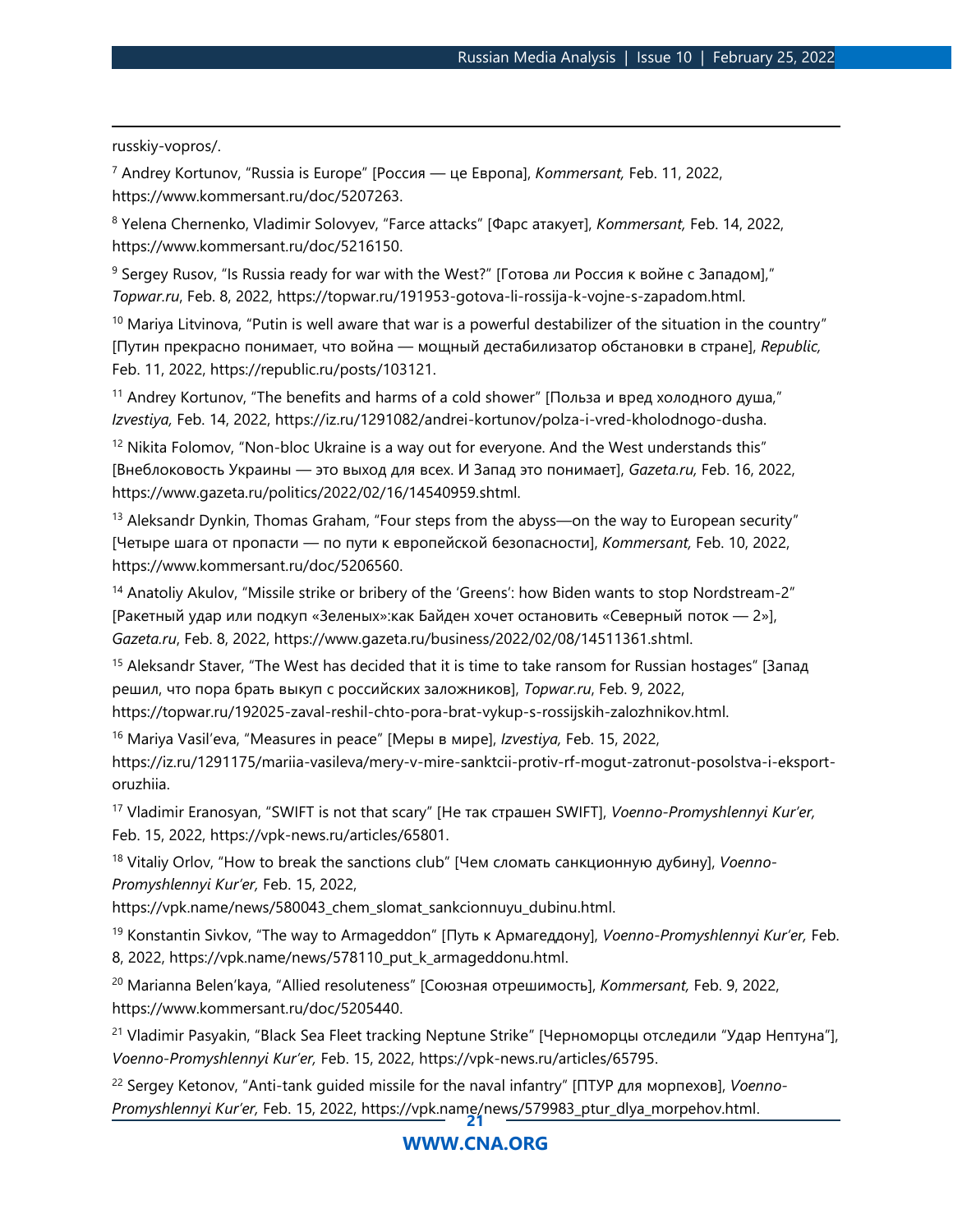<sup>23</sup> Aleksandr Khramchikhin, "From Loon to the Polar Star" [От Loon до полярной звезды], *Voenno-Promyshlennyi Kur'er,* Feb. 15, 2022, https://vpk-news.ru/articles/65792.

<sup>24</sup> Yuriy Yur'ev, "From defense-to offense" [От обороны – к наступлению], *Nezavisimoe Voennoe Obozrenie,* Feb. 11, 2022, https://nvo.ng.ru/gpolit/2022-02-10/11\_1176\_informationwar.html.

<sup>25</sup> Oleg Martynov, "A new type of forces is created in Poland" [В Польше создан новый род войск], *Krasnaya Zvezda,* Feb. 14, 2022, http://redstar.ru/v-polshe-sozdan-novyj-rod-vojsk/.

<sup>26</sup> Konstantin Strigunov, "The dark side of globalization" [Темная сторона глобализации], *Voenno-Promyshlennyi Kur'er,* Feb. 15, 2022, https://vpk.name/news/580050\_temnaya\_storona\_globalizacii.html.

<sup>27</sup> Aleksandr Staver, "Reform of the Ukrainian army or an attempt to maintain power" ["Реформа украинской армии или попытка сохранить власть"], *Topwar.ru*, Feb. 7, 2022, [https://topwar.ru/191900](https://topwar.ru/191900-reforma-ukrainskoj-armii-ili-popytka-sohranit-vlast.html) [reforma-ukrainskoj-armii-ili-popytka-sohranit-vlast.html.](https://topwar.ru/191900-reforma-ukrainskoj-armii-ili-popytka-sohranit-vlast.html)

<sup>28</sup> Kirill Ryabov, "THAAD complexes on Ukrainian territory. Potential and Challenges" ["Комплексы ТНААD на украинской территории. Потенциал и проблемы"], *Topwar.ru*, Feb. 9, 2022,

https://topwar.ru/192069-kompleksy-thaad-na-ukrainskoj-territorii-potencial-i-problemy.html.

<sup>29</sup> Leonid Tsvetaev, "'Don't do stupid things.' Moscow urged Washington not to send missile defense systems to Kiev" ["«Не делать глупостей». Москва призвала Вашингтон не отправлять системы ПРО Киеву"], *Gazeta.ru,* Feb. 9, 2022, https://www.gazeta.ru/politics/2022/02/09/14514607.shtml?updated.

<sup>30</sup> Vladimir Karnozov, "When you can't stop a tank with a Dart," ["Когда «Дротиком» танк не остановишь"], *Nezavisimoe Voennoe Obozrenie*, Feb. 10, 2022, https://nvo.ng.ru/armament/2022-02- 10/2\_1176\_complex.html.

<sup>31</sup> Aleksei Poplavsky, "'Multi-billion dollar losses': why Kiev regrets that it supported the rumors about the invasion" ["«Многомиллиардные убытки»: почему Киев жалеет, что поддержал слухи о вторжении"], *Gazeta.ru,* Feb. 15, 2022, https://www.gazeta.ru/politics/2022/02/15/14537131.shtml?updated.

<sup>32</sup> Aleksei Volodin, " Ukrainian black soil is frozen enough for Russian tanks to pass, but there is still no offensive" ["Украинские чернозёмы достаточно промёрзли для прохождения российских танков, а наступления всё нет..."], *Topwar.ru*, Feb. 14, 2022, https://topwar.ru/192266-ukrainskie-chernozemydostatochno-promerzli-dlja-prohozhdenija-rossijskih-tankov-a-nastuplenija-vse-net.html.

<sup>33</sup> Roman Skomorokhov, "What else is not feared in the US?" ["Чего еще не боялись в США?"], *Topwar.ru*, https://topwar.ru/192366-chego-esche-ne-bojalis-v-ssha.html.

<sup>34</sup> Aleksandr Staver, "Only Ukrainians can stop the war in Ukraine" ["Войну на Украине могут остановить только украинцы"], *Topwar.ru*, Feb. 16, 2022, https://topwar.ru/192286-vojnu-na-ukraine-mogutostanovit-tolko-ukraincy.html.

<sup>35</sup> Mikhail Khodarenok, "The weakest point in the defense of Ukraine.' What is wrong with the air defense of the Armed Forces of Ukraine" ["«Самое слабое место в обороне Украины». Что не так с ПВО ВСУ"], *Gazeta.ru,* Feb. 14, 2022, https://www.gazeta.ru/army/2022/02/14/14531281.shtml?updated.

<sup>36</sup> Aleksandr Khramchikhin, "How terrible is the Ukrainian air defense?" ["Насколько страшна украинская ПВО"], *Nezavisimoe Voennoe Obozrenie*, Feb. 10, 2022, https://nvo.ng.ru/nvo/2022-02- 10/3\_1176\_airdefense.html.

<sup>37</sup> Nikolai Novichkov, "'Motor Sich': Turkish afterburner" ["«Мотор Сич»: турецкий форсаж"], *Voenno-Promishleny Kur'er*, Feb. 7, 2022, https://vpk-news.ru/articles/65709.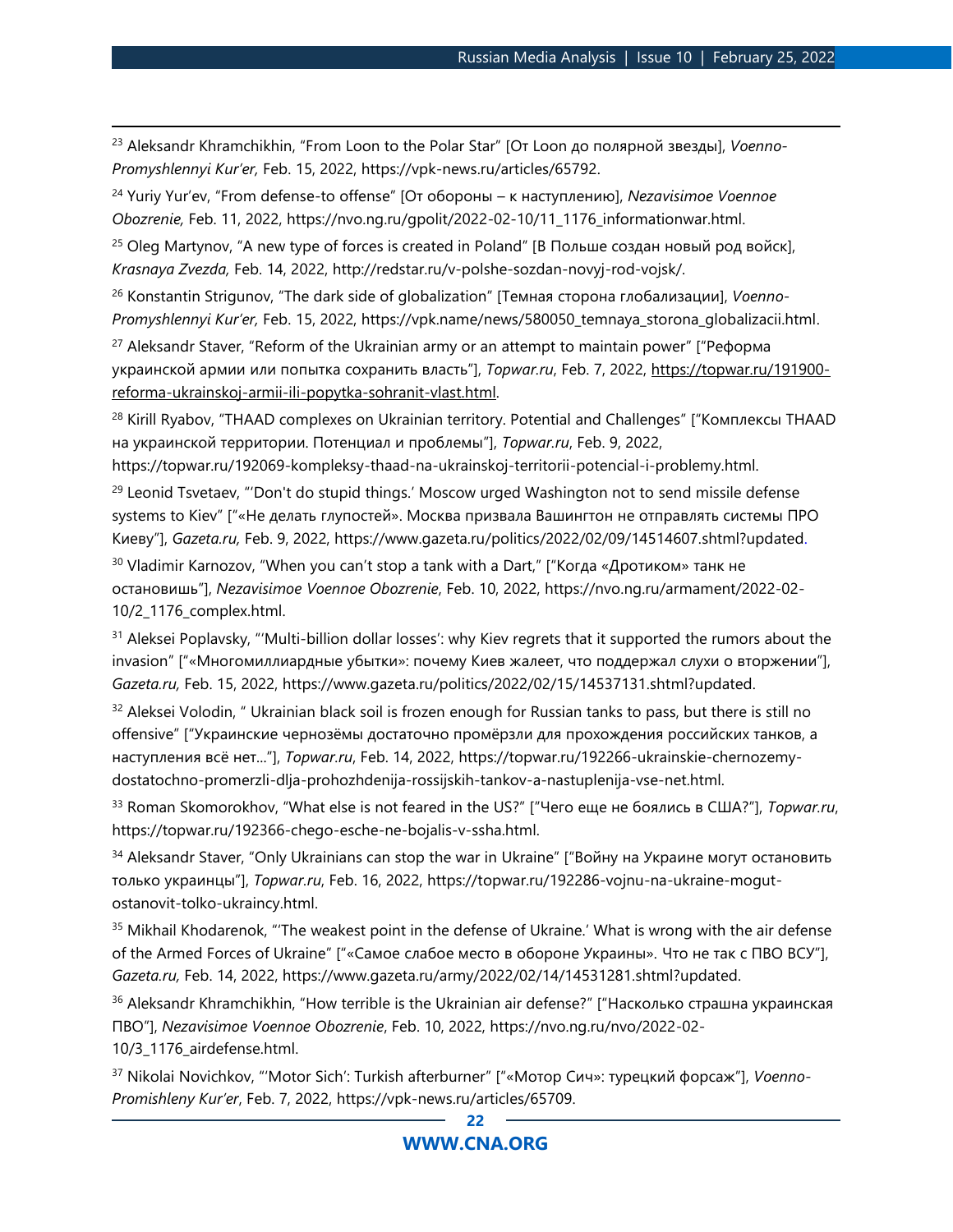<sup>38</sup> "Vladimir Mukhin, "NATO strengthens Ukraine's offensive capabilities" ["НАТО усиливает наступательные возможности Украины в Донбассе"], *Nezavisimaya Gazeta*, Feb 6, 2022, https://www.ng.ru/armies/2022-02-06/2\_8364\_nato.html.

<sup>39</sup> Aleksei Poltavtsev, "Mercenaries arrive in eastern Ukraine," ["На восток Украины прибывают наёмники"], *Krasnaya Zvezda*, Feb. 9, 2022, http://redstar.ru/na-vostok-ukrainy-pribyvayut-nayomniki/.

<sup>40</sup> "Urban registration of the Armed Forces of Ukraine ["Городская прописка ВСУ"], *Voenno-Promyshlennyi Kur'er*, Feb. 7, 2022, https://vpk-news.ru/articles/65695.

<sup>41</sup> Vladimir Solovyov, "War is war, and the Donbas is on schedule" ["Война войной, а Донбасс по расписанию"]. *Kommersant*, Feb. 17, 2022, https://www.kommersant.ru/doc/5218227.

<sup>42</sup> Roman Kretsul and Andrei Fedorov, "Shots at a distance: why the Armed Forces of Ukraine launched activity with the beginning of the withdrawal of Russian troops" ["На расстоянии выстрелы: почему ВСУ развернули активность с началом отвода войск РФ"], *Izvestiya*, Feb. 17, 2022,

https://iz.ru/1292473/roman-kretcul-andrei-fedorov/na-rasstoianii-vystrely-pochemu-vsu-razvernuliaktivnost-s-nachalom-otvoda-voisk-rf.

<sup>43</sup> Sergei Kozlov, "Special operations forces of Ukraine in the line of fire" ["Силы специальных операций Украины на линии огня"], *Nezavisimoe Voennoe Obozrenie*, Feb. 10, 2022, https://nvo.ng.ru/nvo/2022- 02-10/1 1176 ukraine.html.

<sup>44</sup> Anton Lavrov, "The final argument of the presidents" ["Последний довод президентов"], *Izvestiya*, Feb. 18, 2022, https://iz.ru/1293075/anton-lavrov/poslednii-dovod-prezidentov.

<sup>45</sup> Aleksei Poplavsky, "'They provoke and immediately run to their older brother': Why London strengthens weapons near the borders of Russia" ["«Провоцируют и сразу бегут к старшему брату». Зачем Лондон усиливает вооружение у границ России"], *Gazeta.ru,* Feb. 8, 2022, https://www.gazeta.ru/politics/2022/02/08/14509849.shtml.

<sup>46</sup> Gennady Petrov, "Slovakia invited US troops" ["Словакия пригласила американские войска"], *Nezavisimaya Gazeta*, Feb. 9, 2022, https://www.ng.ru/world/2022-02-09/1\_8367\_slovakia.html

 $47$  Aleksei Poplavsky, "'Remember the Soviet troops': why in Slovakia not everyone is happy with the agreement with the United States" ["«Помнят о советских войсках»: почему в Словакии не все довольны соглашением с США"], *Gazeta.ru,* Feb. 9, 2022,

https://www.gazeta.ru/politics/2022/02/09/14514085.shtml?updated.

<sup>48</sup> Yaroslav Vyatkin, "US sends paratroopers to Eastern Europe" ["США перебрасывают десантников в Восточную Европу"], *Argumenty Nedeli*, Feb. 8, 2022, https://argumenti.ru/army/2022/02/758747.

<sup>49</sup> Aleksandr Staver, "'Union Resolve – 2022' is a step toward strengthening the Union State" ["«Союзная решимость-2022» как шаг к усилению Союзного государства"], *Topwar.ru*, Feb. 11, 2022,

https://topwar.ru/192081-sojuznaja-reshimost-2022-kak-shag-k-usileniju-sojuznogo-gosudarstva.html.

<sup>50</sup> Dmitry Laru, "A business of parts: Belarus does not plan to deploy Russian bases" ["Дело части: Белоруссия не планирует размещать российские базы"], *Izvestiya*, Feb. 18, 2022,

https://iz.ru/1293023/dmitrii-laru/delo-chasti-belorussiia-ne-planiruet-razmeshchat-rossiiskie-bazy.

<sup>51</sup> Dmitry Litovkin, "Lukashenka drew a line of military confrontation against the West" ["Лукашенко провел границу военного противостояния Западу"], *Nezavisimaya Gazeta*, Feb. 7, 2022, https://www.ng.ru/armies/2022-02-07/8\_8365\_belorussia.html.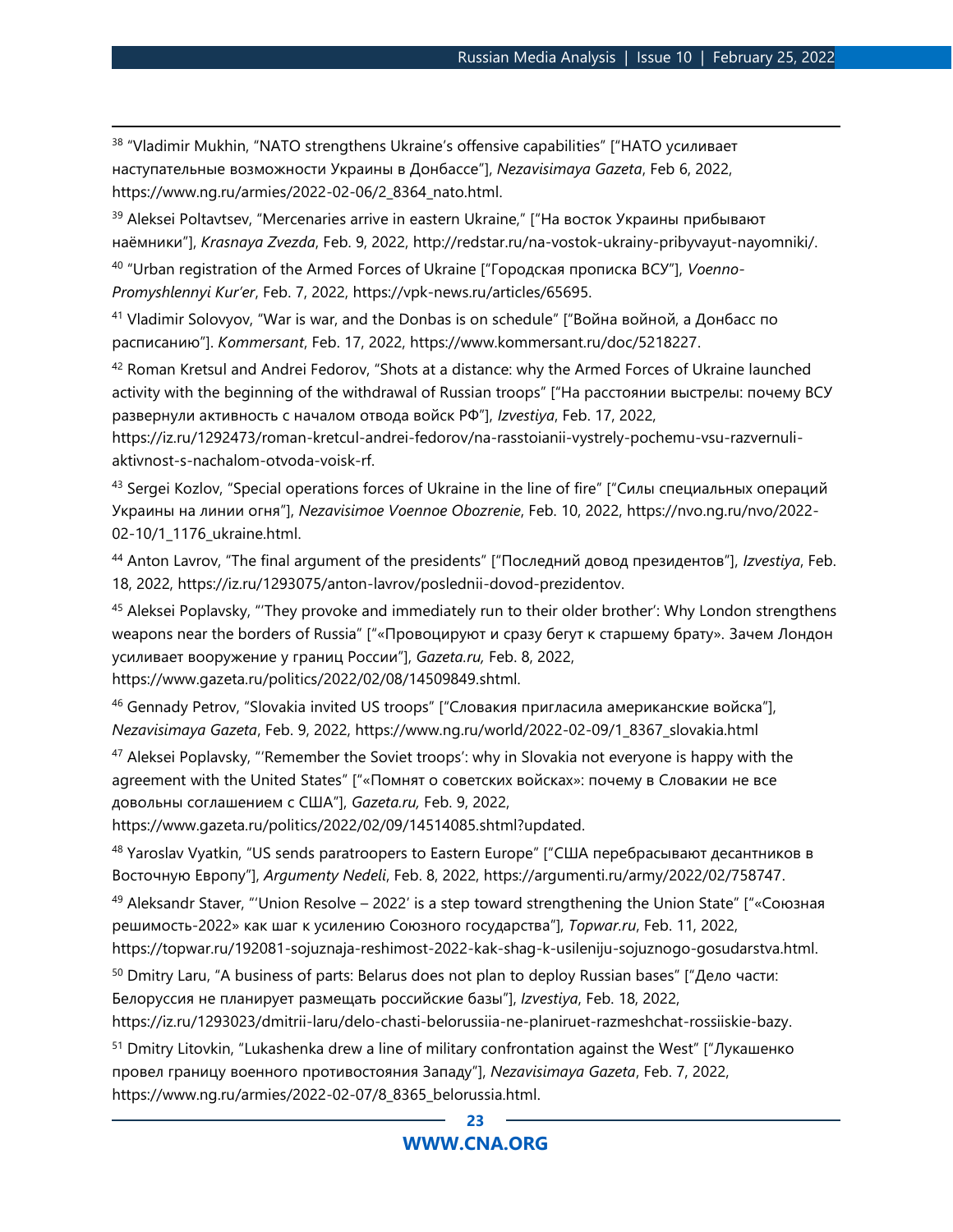<sup>52</sup> Elena Chernenko, "Brothers in Arms" ["Братушки по оружию"], *Kommersant*, Feb. 9, 2022, https://www.kommersant.ru/doc/5206263.

<sup>53</sup> ""Tension around Ukraine seriously worries Ankara"" [«Напряженность вокруг Украины всерьез беспокоит Анкару»], *Izvestiya,* Feb. 14, 2022, https://iz.ru/1290037/elnar-bainazarov/napriazhennostvokrug-ukrainy-vserez-bespokoit-ankaru.

<sup>54</sup> "China does not approve further NATO expansion" [Китай не одобрил дальнейшее расширение НАТО], *Novye Izvestiya,* Feb. 8, 2022, https://newizv.ru/news/world/08-02-2022/kitay-ne-odobrildalneyshee-rasshirenie-nato

<sup>55</sup> Sergey Osipov, "'The Big Two'. Union of Russia with China—pro et contra" [«Большая двойка». Союз России с Китаем – pro et contra], *Topwar.ru*, Feb. 15, 2022, https://topwar.ru/192248-bolshaja-dvojkasojuz-rossii-s-kitaem-pro-amp-contra.html.

<sup>56</sup> Evgeny Fedorov, "The main beneficiary: is the conflict between Russia and Ukraine beneficial to China?" [Главный бенефициант: выгоден ли Китаю конфликт России и Украины], *Topwar.ru*, Feb. 14, 2022, https://topwar.ru/192156-glavnyj-beneficiant-vygoden-li-kitaju-konflikt-rossii-i-ukrainy.html.

<sup>57</sup> Seraev Osipov, "'The Big Two'. Union of Russia with China - pro et contra" [«Большая двойка». Союз России с Китаем – pro et contra], *Topwar.ru*, Feb. 15, 2022, https://topwar.ru/192248-bolshaja-dvojkasojuz-rossii-s-kitaem-pro-amp-contra.html.

<sup>58</sup> "They acted clearly and professionally" [Действовали чётко и профессионально], *Krasnaya Zvezda*, Feb. 14, 2022, http://redstar.ru/dejstvovali-chyotko-i-professionalno/.

<sup>59</sup> ""Surface immediately!" The Russian military drove the US submarine away from the Kurils" [«Всплыть немедленно!» Российские военные отогнали подлодку США от Курил], *Gazeta.ru,* Feb. 12, 2022, https://www.gazeta.ru/politics/2022/02/12/14528149.shtml?updated.

 $60$  ""We operate in a safe manner." The Pentagon's view of the submarine incident" [«Действуем безопасным образом». Взгляд Пентагона на инцидент с подлодкой], *Gazeta.ru,* Feb. 13, 2022, https://www.gazeta.ru/politics/2022/02/13/14529283.shtml?updated.

 $61$  ""We operate in a safe manner." The Pentagon's view of the submarine incident" [«Действуем безопасным образом». Взгляд Пентагона на инцидент с подлодкой], *Gazeta.ru,* Feb. 13, 2022, https://www.gazeta.ru/politics/2022/02/13/14529283.shtml?updated.

 $62$  America and Japan lit the fuse of the Kurils" [Америка с Японией раскурили трубку Курил], *Kommersant*, Feb. 7, 2022, https://www.kommersant.ru/doc/5205369.

<sup>63</sup> "The United States recalled the "sovereignty of Japan" over the South Kurils" [США напомнили о «суверенитете Японии» над Южными Курилами], *Gazeta.ru,* Feb. 7, 2022, https://www.gazeta.ru/politics/2022/02/07/14505703.shtml.

 $64$  "America and Japan lit the fuse of the Kurils" [Америка с Японией раскурили трубку Курил], *Kommersant*, Feb. 7, 2022, https://www.kommersant.ru/doc/5205369.

<sup>65</sup> "'We are five minutes from the finish line'" [«Мы в пяти минутах от финиша»], *Kommersant,* Feb. 7, 2022, https://www.kommersant.ru/doc/5205569.

**24** <sup>66</sup> "Tehran did not appreciate the US sanctions relief" [Тегеран не оценил американских санкционных послаблений], *Nezavisimaya Gazeta*, Feb. 6, 2022, https://www.ng.ru/world/2022-02-06/1\_8364\_iran.html.